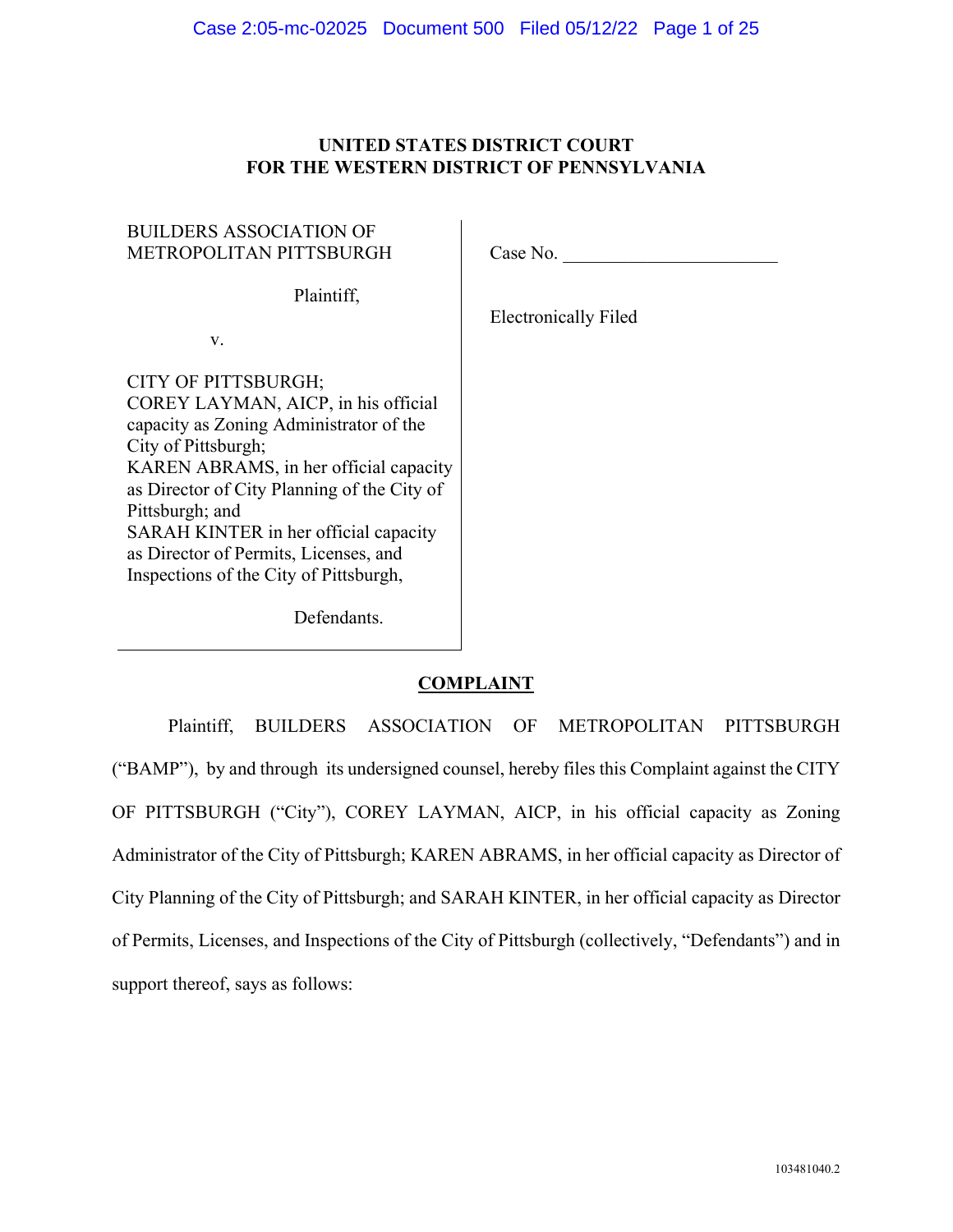#### **INTRODUCTION**

1. BAMP seeks declaratory and injunctive relief from an unconstitutional, illegal, and confiscatory ordinance enacted by the City, in various stages, between June 2019 and April 2022 (the "Ordinance"). By way of the Ordinance, the City improperly seeks to shift the burden to fund low- and moderate-income housing from the general public to a select population, namely residential real estate developers. The imposition of this burden on BAMP members constitutes an improper taking of private property without just compensation, in violation of the Takings Clause of the Fifth Amendment, made applicable here by the Fourteenth Amendment, and in violation of the Due Process Clause of the Fourteenth Amendment. As such, the ordinance cannot be permitted to stand.

2. The Ordinance is also violative of Pennsylvania law, as it violates (i) the Pennsylvania Constitution, Article IX, Section 2; (ii) the Home Rule Charter and Optional Plans Law (the "Home Rule Law"), 53 Pa.C.S. § 2901 *et seq*.; and (iii) the Pennsylvania Constitution, Article VIII, Section 1, requiring uniformity of taxation. The Home Rule Law specifically strips from the City the authority to adopt ordinances that either (i) regulate business, occupations and employers by imposing duties, responsibilities or requirements thereon; or (ii) contradict, limit, or enlarge powers granted by statutes applicable to municipalities. By placing onerous, costly conditions on developers' abilities to construct, market, sell, and/or rent their properties, the City is engaging in conduct expressly prohibited by the Home Rule Law (53 Pa.C.S. § 2962(f)). For these state law reasons as well, the Ordinance constitutes an *ultra vires* act and is null and void.

3. The City's stated "Purpose and Intent" in enacting the Ordinance is "to promote the public health and welfare by increasing the supply of affordable housing for a range of family sizes and promoting economic integration within the District boundaries." Ordinance, § 904.04A.3.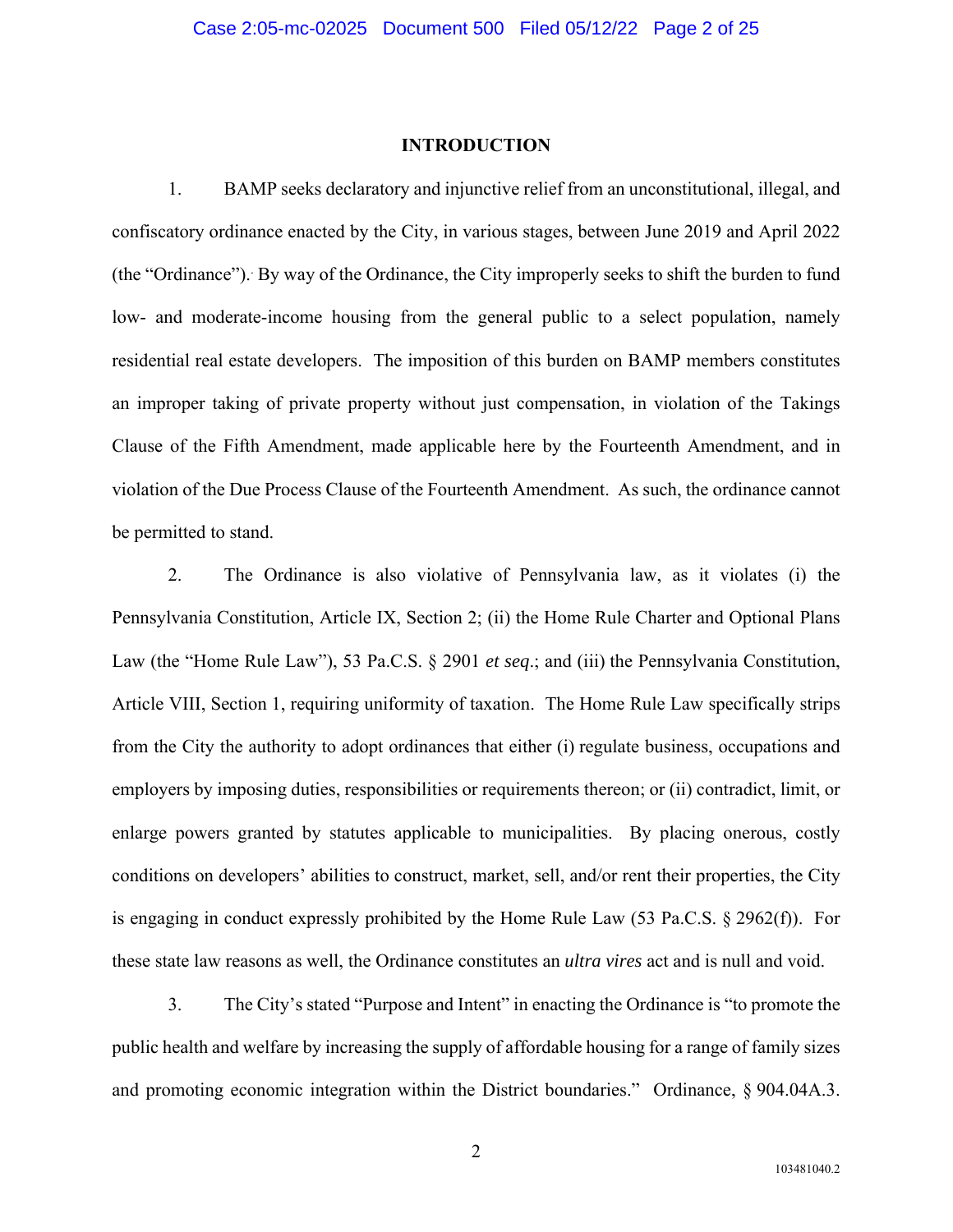## Case 2:05-mc-02025 Document 500 Filed 05/12/22 Page 3 of 25

While this goal may be unobjectionable, and even laudable, it is improper for the City to task BAMP's members with curing this deficit by placing unconstitutional conditions on their use of their private property. And, while the Ordinance is unlawful whether or not it actually promotes its stated objective, the practical effect of the Ordinance is to disincentivize developers from investing in the City's neighborhoods and residents due to the exponentially-increased development costs, thereby limiting the supply of newly constructed units, increasing general housing prices, and ultimately limiting housing opportunities of moderate-income families.

4. In short, the Ordinance does not pass constitutional muster and does not comport with Pennsylvania law. It cannot be permitted to stand.

#### **THE PARTIES**

5. Plaintiff, Builders Association of Metropolitan Pittsburgh ("BAMP"), is a Pennsylvania non-profit trade association with a principal place of business in Pittsburgh, Pennsylvania. BAMP serves as a trade association, with a membership comprised, in part, of businesses that specialize in residential construction and development, including at times on land owned by such businesses, in and around the City of Pittsburgh and Western Pennsylvania.

6. BAMP has standing to sue under the doctrine of associational standing as recognized, for example, in *Free Speech Coal., Inc. v. AG of the United States*, 974 F.3d 408, 421 (3d Cir. 2020) and *Pa. Psychiatric Soc'y v. Green Spring Health Servs*., 280 F.3d 278, 283 (2002).

7. Specifically, BAMP has standing because "(a) its members would otherwise have standing to sue in their own right; (b) the interests it seeks to protect are germane to the organization's purpose; and (c) neither the claim asserted nor the relief requested requires the participation of individual members in the lawsuit." *Pa. Psychiatric Soc'y* at 283 (quoting *Hunt v. Wash. State Apple Adver. Comm'n*, 432 U.S. 333, 343).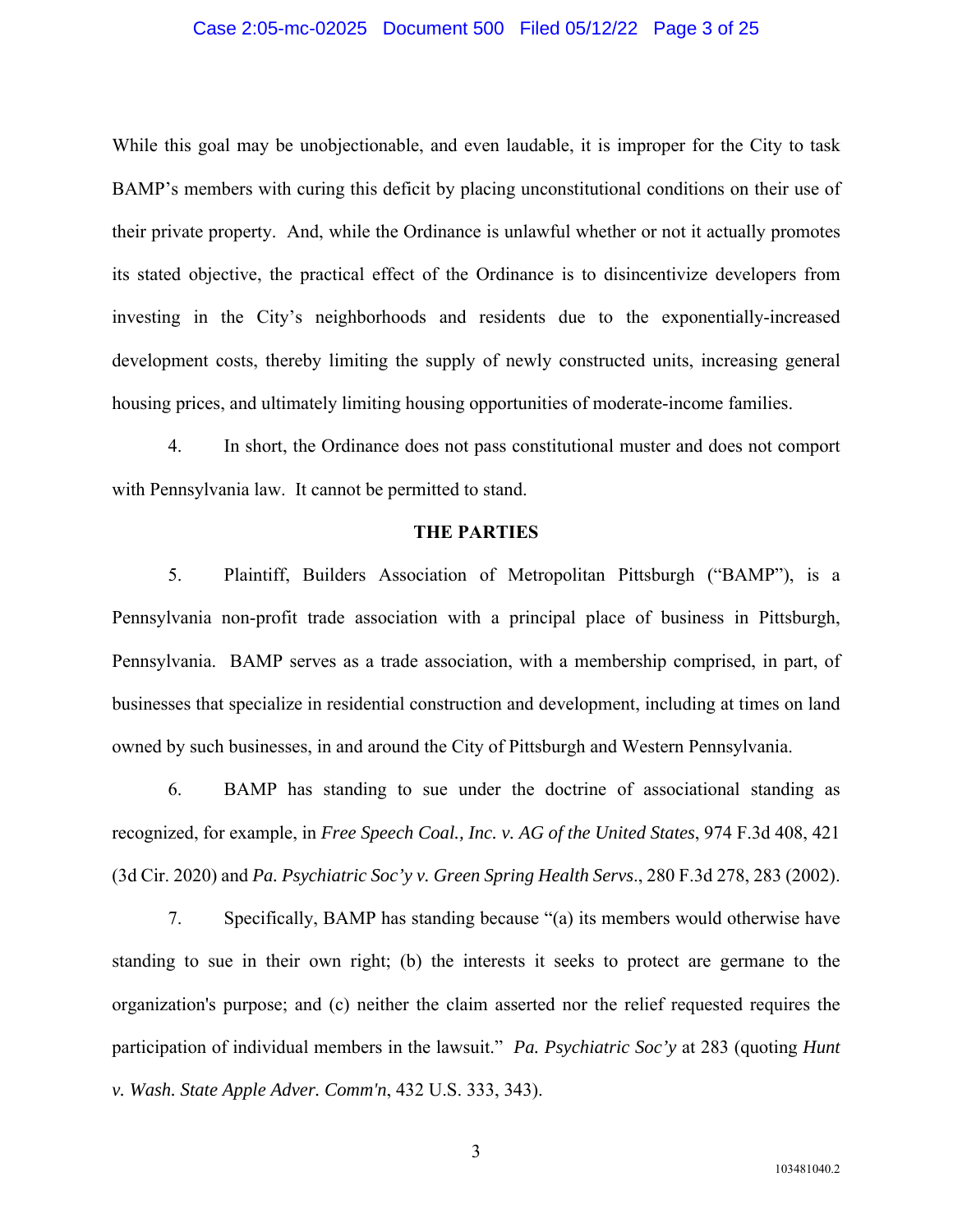## Case 2:05-mc-02025 Document 500 Filed 05/12/22 Page 4 of 25

8. BAMP has approximately 400 members in Pittsburgh and Western Pennsylvania, including builders and developers who own property within the areas of Pittsburgh affected by the Ordinance, as well as developers who plan to acquire such property. BAMP members also own and/or manage properties consisting of rental/dwelling units within the areas of Pittsburgh affected by the Ordinance. Many BAMP members are among the persons subject to the prohibitions and requirements of the Ordinance and, as such, would have standing to sue in their own right.

9. The purposes of BAMP include representing the interests of its members on matters of public policy and legislation related to their respective industries, including regulations like those imposed by the Ordinance challenged by this lawsuit. The interests that BAMP seeks to protect by this lawsuit are germane to those purposes.

10. BAMP's standing is further shown by the Declaration of James M. Eichenlaub, which is attached hereto as Exhibit "A." BAMP incorporates said Declaration and the statements set forth therein.

11. By this lawsuit, BAMP seeks declaratory and injunctive relief as well as attorneys' fees and costs incurred by BAMP. Neither the claims asserted nor the relief requested requires the participation of individual BAMP members in the lawsuit.

12. BAMP and BAMP members have a substantial, direct and immediate interest in this action because BAMP members are engaged as owners and developers of "Development Project[s]" as defined in Section 907.04.A.4 of the Pittsburgh Code of Ordinances, Title 9, Article III.

13. Defendant City of Pittsburgh ("City") is a home rule municipality, organized and existing under the Home Rule Charter and Optional Plans Law (the "Home Rule Law"), 53 Pa.C.S. § 2901 *et seq.*, having its principal place of business in Pittsburgh, Pennsylvania. As a

4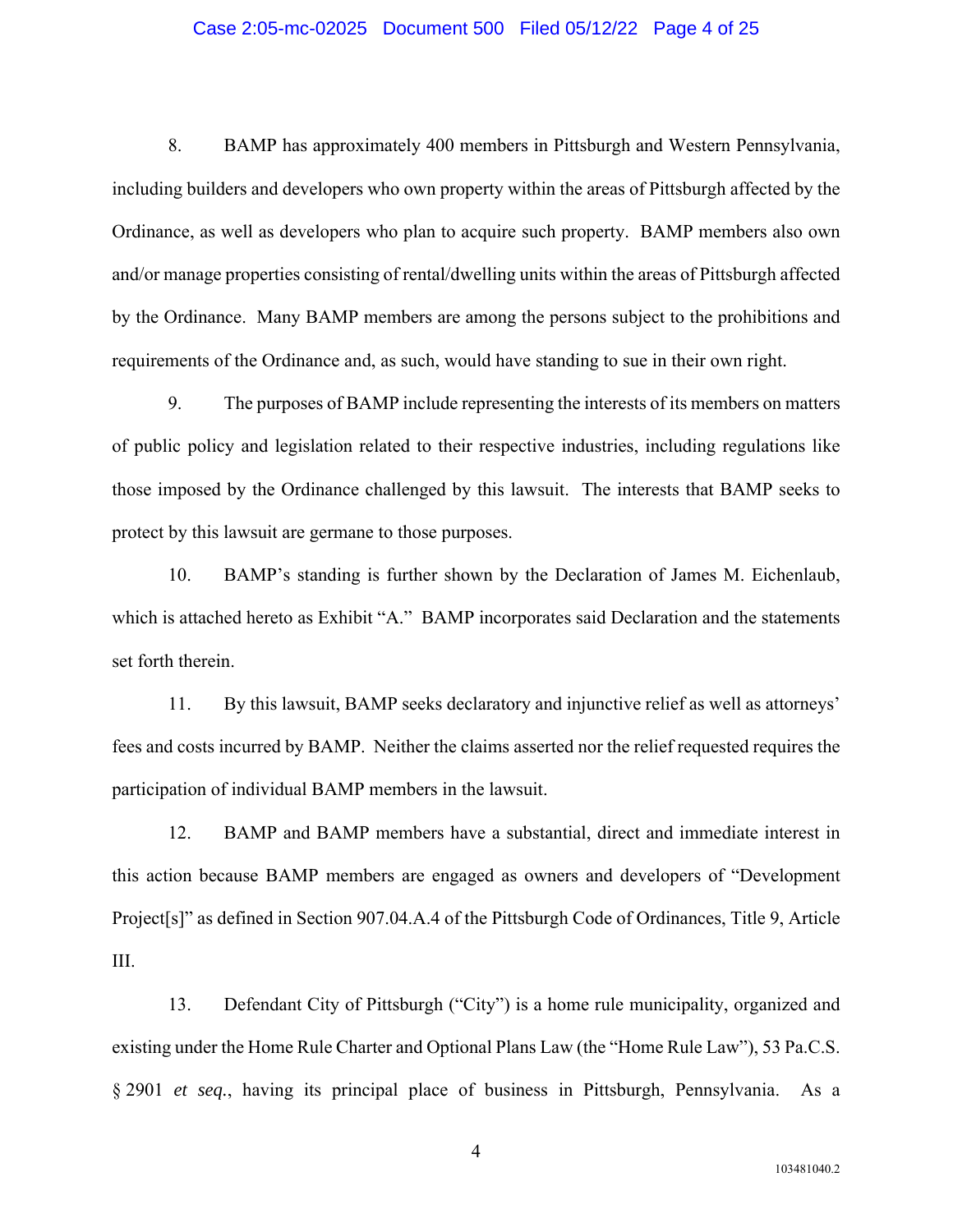## Case 2:05-mc-02025 Document 500 Filed 05/12/22 Page 5 of 25

municipality, the City does not possess sovereign immunity with respect to the matters at issue in this lawsuit. *See, e.g., Alden v. Maine*, 527 U.S. 706, 756 (1999) ("[Sovereign] immunity does not extend to suits prosecuted against a municipal corporation or other governmental entity which is not an arm of the State.").

14. Defendant Corey Layman, AICP, is the Zoning Administrator of the City of Pittsburgh and, as such, has responsibility for enforcing the Ordinance. He is sued only in his official capacity.

15. Defendant Karen Abrams is the Director of City Planning of the City of Pittsburgh and, as such, has responsibility for enforcing the Ordinance. She is sued only in her official capacity.

16. Defendant Sarah Kinter is the Director of Permits, Licenses, and Inspections of the City of Pittsburgh and, as such, has responsibility for enforcing the Ordinance. She is sued only in her official capacity.

17. Defendants fully intend to enforce the Ordinance against all to whom its terms apply, including but not limited to BAMP members.

18. Unless Defendants are enjoined from enforcing the Ordinance, BAMP members will be harmed in that they will be caused to suffer financial loss and be deprived of their constitutionally protected property rights. The City's Ordinance unreasonably interferes with BAMP members' property rights.

19. All actions and prospective actions by Defendants, as alleged by this Complaint, have been, are and, if not, enjoined, will be under color of state law, thereby subjecting Defendants to liability under 42 U.S.C. § 1983 and § 1988.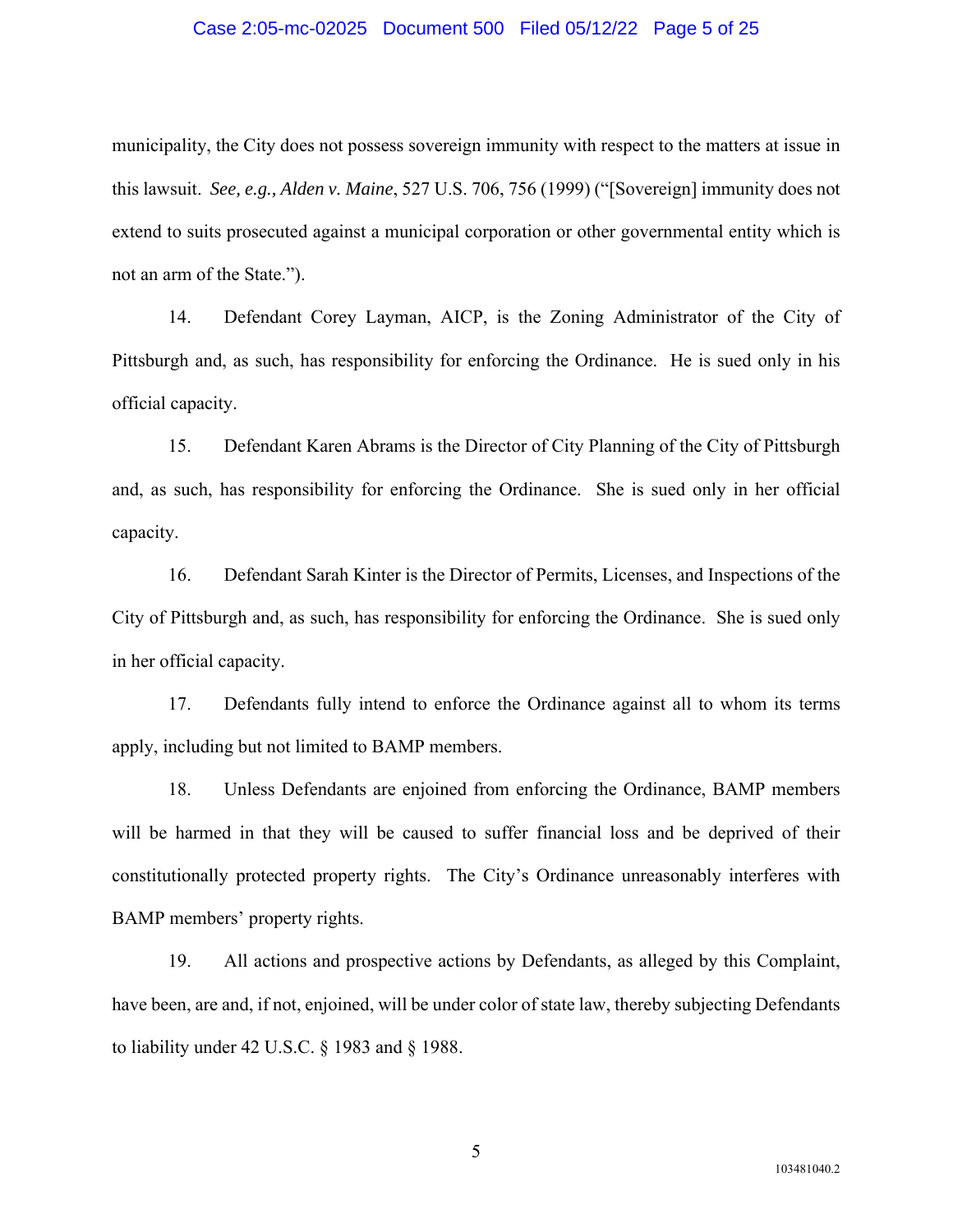## **JURISDICTION AND VENUE**

20. This action presents a live, ripe, and actual case or controversy arising under the Constitution and the laws of the United States.

21. More specifically, this is an action under 42 U.S.C. § 1983 for declaratory and injunctive relief for violations of rights secured by (i) the Takings Clause of the Fifth Amendment, made applicable to Defendants by the Fourteenth Amendment, and (ii) the Due Process Clause of the Fourteenth Amendment.

22. The Declaratory Judgment Act, 28 U.S.C. § 2201, "allows individuals threatened with a taking to seek a declaration of the constitutionality of the disputed governmental action before potentially uncompensable damages are sustained." *Duke Power Co. v. Carolina Envtl. Study Grp., Inc.*, 438 U.S. 59, 71 n.15 (1978). Those conditions apply here.

23. This is also an action under Pennsylvania law for violations of the Pennsylvania Constitution and the "Business Exclusion" provisions of the Home Rule Law.

24. This Court has jurisdiction over BAMP's federal claims pursuant to 28 U.S.C. § 1331 because this case arises under the laws and Constitution of the United States.

25. This Court has supplemental jurisdiction over BAMP's state law claims pursuant to 28 U.S.C. § 1367(a).

26. Venue is proper in this District pursuant to 28 U.S.C. § 1391(b)(2) because all of the claims asserted by Plaintiffs arose in the Western District of Pennsylvania.

27. There are no conditions precedent to BAMP's capacity and standing to bring these claims that have not occurred or that have not been performed.

6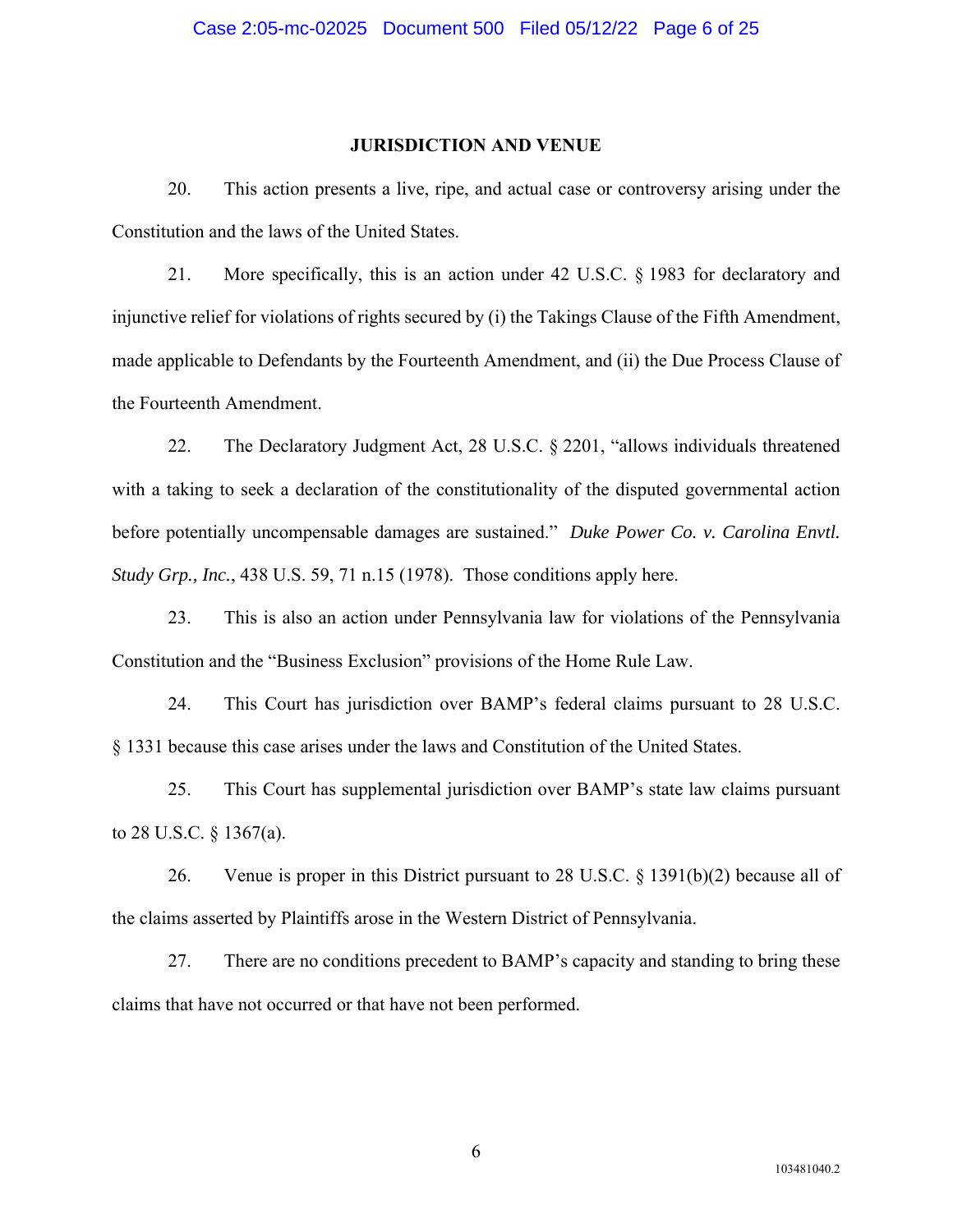## **FACTUAL ALLEGATIONS**

28. As the result of various actions taken by the Pittsburgh City Council and its Mayor between July 24, 2019, and May 2, 2022, the City enacted the legislation that is the subject of this lawsuit (the "Ordinance"). A copy of the Ordinance is attached as Exhibit "B" and fully incorporated by reference.

29. The Ordinance can also be found in the Pittsburgh Code of Ordinances at Title Nine, Zoning; Article III, Overlay Zoning District, Chapter 907: Development Overlay Districts by creating 907.04.A, IZ-O, Inclusionary Housing Overlay Districts.

30. The Ordinance creates so-called "Inclusionary Zoning Districts" in certain areas of the City, namely: (i) Lower, Central, and Upper Lawrenceville, (ii) Bloomfield, and (iii) Polish Hill. Ordinance § 907.04.A.1.

31. The Ordinance imposes substantial confiscatory requirements on persons engaged in the development of housing within the Inclusionary Zoning Districts.

32. Within the Inclusionary Zoning Districts, the Ordinance is broadly written and applies to both multi-family home projects and single-family home projects. More specifically, the Ordinance applies to all "[n]ew construction or Substantial Improvement of one or more buildings that collectively contain…"

- a. "… 20 or more *dwelling units*" or "20 or more *sleeping rooms…* within a Multi-Suite Residential use" or "any *combination*" of such dwelling units and sleeping rooms (Ordinance  $\S$  907.04.A.5(a), (b) and (c) (emphasis added)); or
- b. "…(i) one (1) or more *zoning lots* marketed as a *single or unified project*, (ii) sharing common elements or common financing, or (iii) comprising a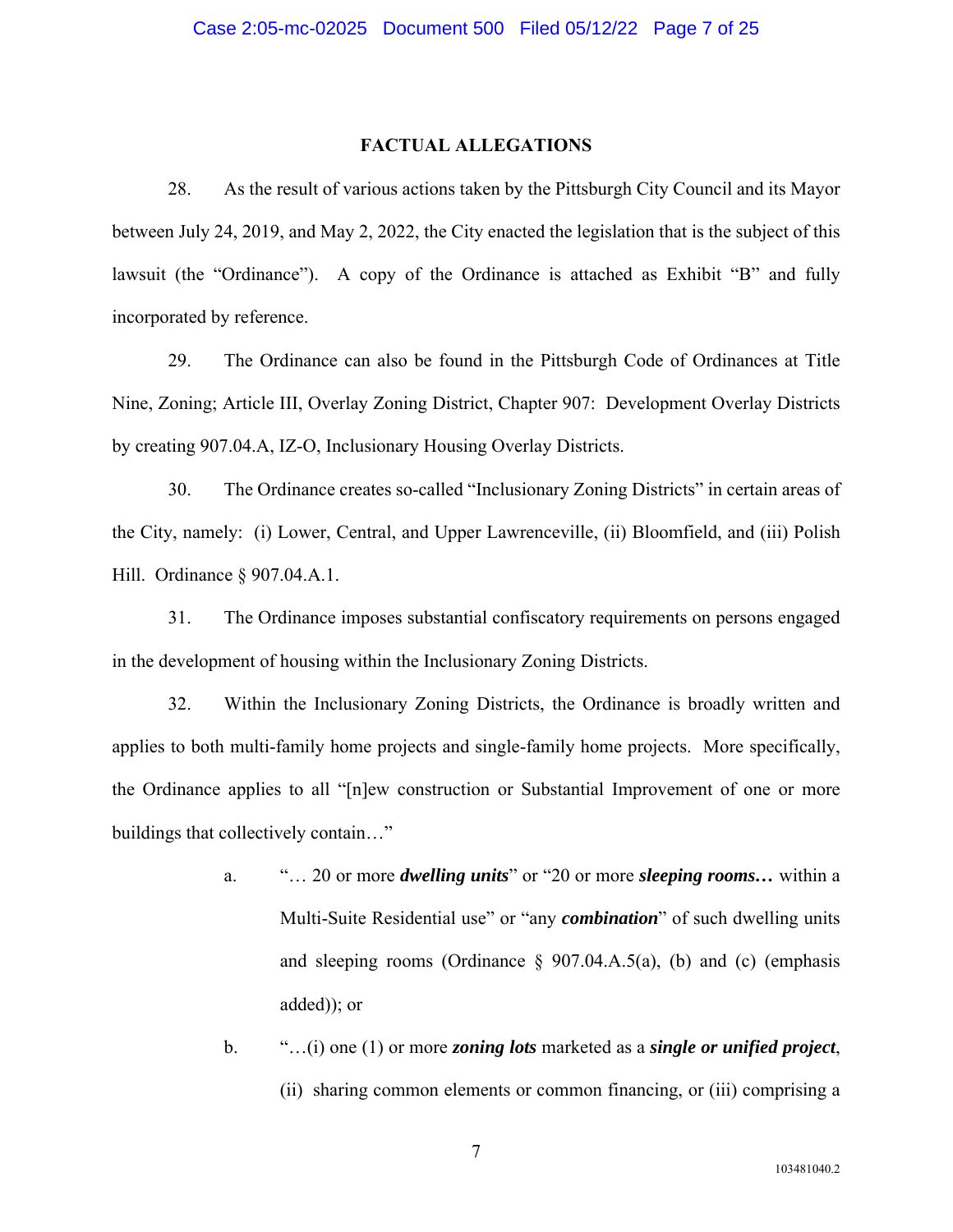part of a planned development." (Ordinance § 907.04.A.5(a); *see id.* at (b) and (c) (emphasis added)).

(all of the foregoing being "Subject Properties").

33. Under the Ordinance, *ten percent* of all units in Subject Properties must be set aside as so-called "Inclusionary Units," to be rented or sold at below-market prices, ostensibly for lowand moderate-income households. Ordinance, § 907.04.A.6(e) (the "Set-Aside Requirement").

34. The Set-Aside Requirement is also triggered in the event of certain other circumstances, including when a residential complex with more than 20 units for any reason suffers "substantial damage," within the meaning of the Ordinance, even if the owner does not want to rebuild a residential complex (*i.e*. "*regardless of the actual repair work performed*"). Ordinance, § 907.04.A.4 (definition of "Substantial Improvement") (emphasis added).

35. While Inclusionary Units must be rented or sold at *below-market prices*, the Ordinance requires that "Inclusionary Units shall be *equivalent to market rate units* within the building *in all ways*, including appliances, finishes and square footage." Ordinance, § 907.04.A.6(h) (emphasis added) (the "Equivalent Interiors Requirement").

36. The Ordinance also prohibits certain measures to mitigate the losses caused by its below-market rental and sales requirement. For example, the Ordinance states: "Core building and Development Project *amenities,* such as gym, pool or parking space, *must be shared with no additional charges or restrictions* to residents in Inclusionary Units unless those charges are subtracted from rent or HOA dues for all residents regardless of unit or rental price." Ordinance, § 907.04.A.6(i) (emphasis added) ("Equivalent Amenities Requirement").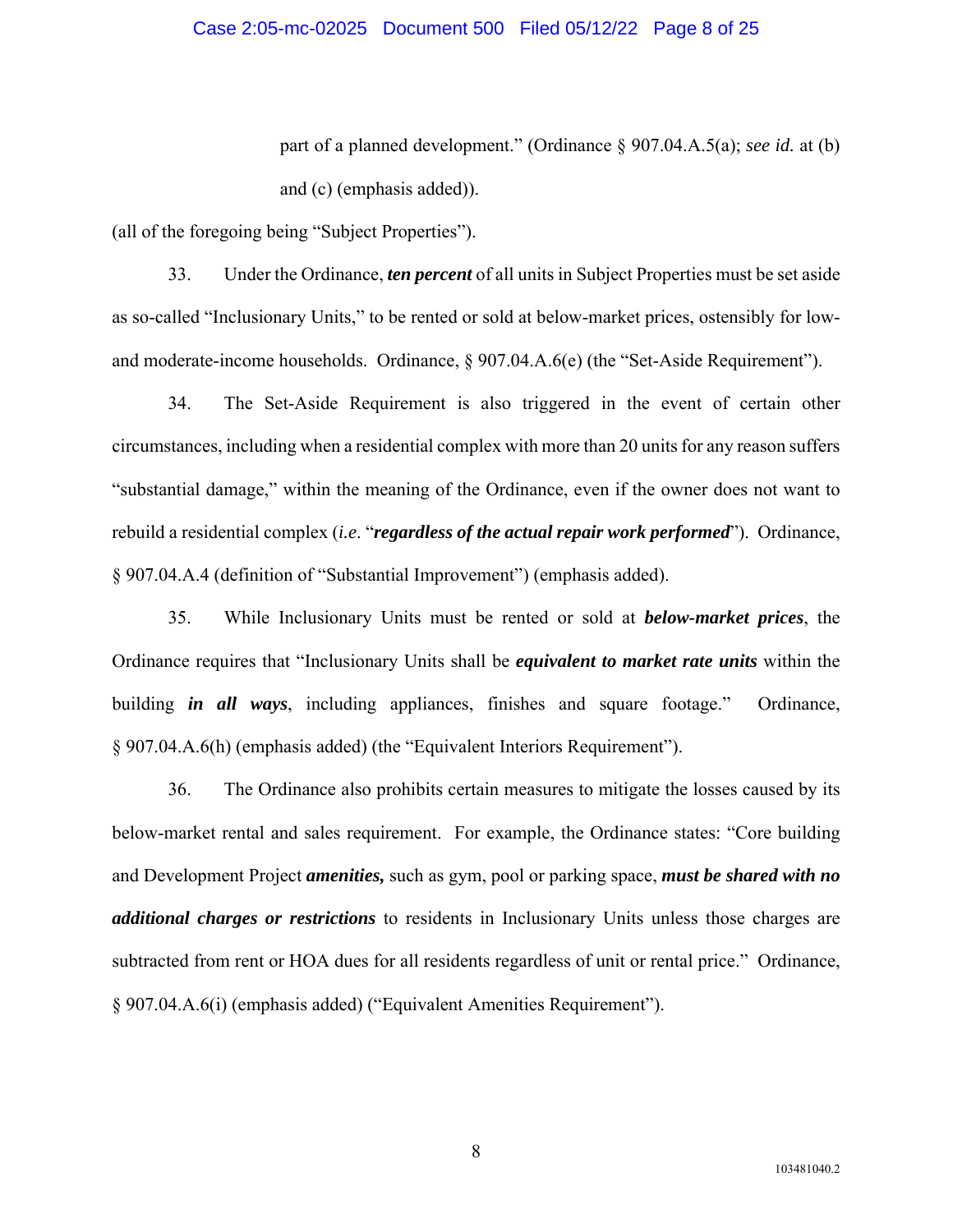37. Inclusionary Units cannot be rented or sold at market rates. Instead, Inclusionary

Units must be rented or sold at below-market rates meeting the Allowable Pricing criteria set forth

in the Ordinance. For units to be rented, the Ordinance provides:

**Allowable Pricing** means *with respect to Inclusionary Rental Units*, the *monthly rent* paid by the Eligible Household, plus all mandatory or essential fees and charges and an approved Utility Allowance, *shall not exceed* thirty (30) percent of the monthly income of a household earning fifty (50) percent of AMI [Average Median Income] with a household size one-and-a-half (1.5) times the bedroom count of the Dwelling Unit.

Ordinance, § 907.04.A.4 (emphasis added).<sup>1</sup>

38. For units to be sold, the Ordinance provides:

*With respect to Inclusionary Owner-Occupied Units*, the initial *sale price shall be set* [at] a level that ensures that a household earning seventy (70) percent of AMI for a household size one-and-a-half (1.5) times the bedroom count of the Dwelling Unit will spend no more than twenty-eight (28) percent of gross monthly income on their mortgage payment (principal and interest); taxes and insurance; and all mandatory or essential fees and charges (including condo/HOA dues), assuming a five-percent down payment and a thirty (30)-year fixed rate mortgage at the then current mortgage rate (determined as the National Average Contract Mortgage rate by the Federal Housing Finance Agency).

Ordinance, § 907.04.A.4 (emphasis added).

39. As the result of the foregoing Set-Aside Requirement and Allowable Pricing,

developers, owners and landlords of Subject Properties – including BAMP members – will suffer

substantial economic losses.

40. The Ordinance is enforced by City officials by denying certificates of occupancy

where there has not been compliance. For units to be rented, the Ordinance provides:

<sup>1</sup> The Ordinance then goes on to say: "Only tenant-paid costs are subject to the Allowable Pricing. If a rental subsidy is provided, the total of all monthly rent, fees, charges and approved Utility Allowance may exceed the Allowable Pricing so long as the portion paid by the household does not." Ordinance, § 907.04.A.4.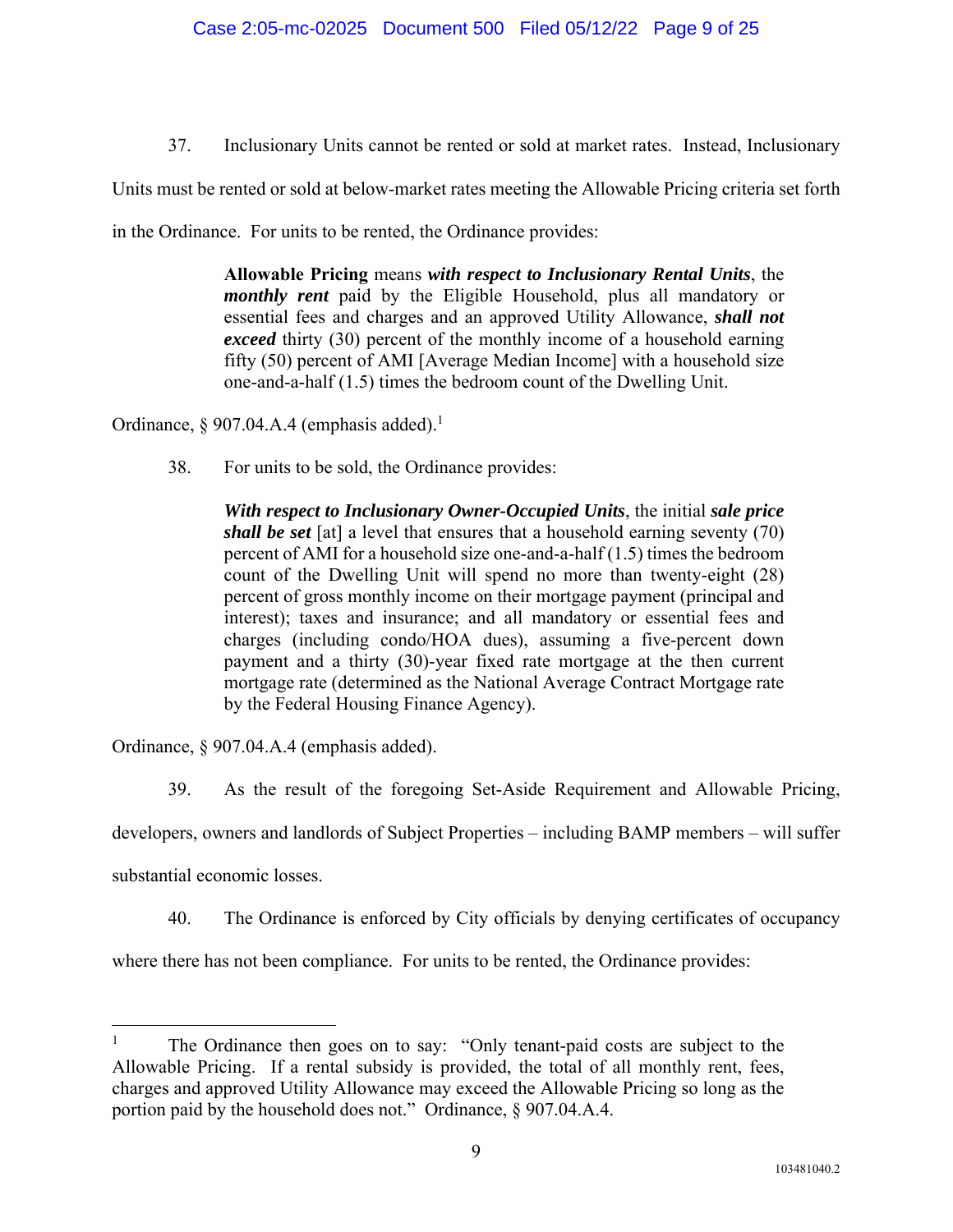Prior to the issuance of a Certificate of Occupancy for an Inclusionary Rental Unit, the Applicant shall either: *(1) "[r]ecord a deed restriction* allowing the City and Eligible Households to enforce these on-site inclusionary standards and related City regulations, such restriction to be prepared by the Director of City Planning or their designee;" *or (2) "[e]nter into a master lease of the unit with an Affordable Housing Provider* for the entire Affordability Term….

Ordinance, § 907.04.A.6(b) (emphasis added); *see id.* § 907.04.A.4 (defining "Affordability Term" as "a minimum of thirty-five (35) years from the date of initial occupancy of an Inclusionary Unit").

41. For units to be sold, the Ordinance provides:

Prior to the issuance of a Certificate of Occupancy for an Inclusionary Owner Occupied Unit, the Applicant shall either: *(1) "[r]ecord a deed restriction* allowing the City and Eligible Households to enforce these onsite inclusionary standards and related City regulations, such to be prepared by Director of City Planning or their designee, obliging owner-occupancy of the unit and restricting additional debt that can be secured against the property;" *or (2) "[s]ell the unit to a Community Land Trust."*

*Id.* § 907.04.A.6(c) (emphasis added).

42. Under the Ordinance, the requirements imposed on the so-called Inclusionary Units will last for "a minimum of thirty-five years" (the so-called "Affordability Term"). Even so, "[i]f the Inclusionary Unit or any property containing an Inclusionary Unit is sold during the Affordability Term, the Affordability Term shall automatically *renew for an additional thirty-five (35) years*." *Id.* § 907.04.A.6(f) (emphasis added).

43. In addition to all of the foregoing provisions, the Ordinance contains other provisions that work to deprive developers, owners and landlords of Subject Properties – including BAMP members – of their property or otherwise imposes unlawful requirements. These include, but are not limited to: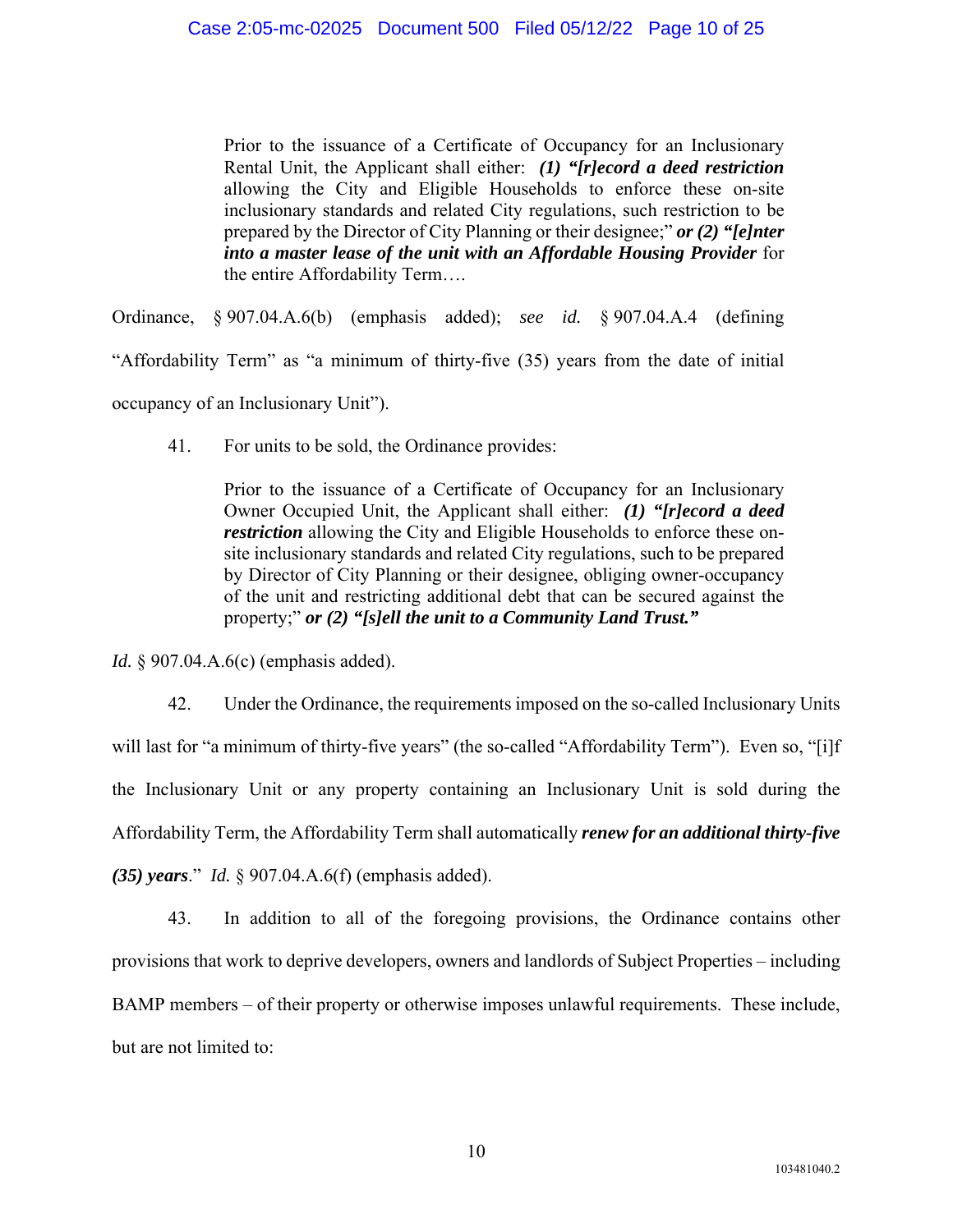- a. compelling, as to rental units, evictions/non-renewals of private citizen tenants in certain circumstances, *see, e.g., id.,* § 907.04.A.6;
- b. regulating the handling of, use rules regarding, and allocations of costs among tenants or among condominium/planned community residents for parking, pools, gyms, and other amenities, *see, e.g., id.,* § 907.04.A.6(i);
- c. requiring the submission to and recording of onerous deed restrictions / master leases against the title (which leases, by exceeding 30 years, require developer to pay a realty transfer tax, part of which goes to the City), *see id,* § 907.04.A.6;
- d. regulating or affecting details of, and having material obligations determined based upon, matters of property title, *see, e.g., id.,* § 907.04.A.5(b) (regarding requirements for recorded covenants and/or recorded master leases) and *id.,* § 907.04.A.5(a) (having obligations potentially triggered based on whether a "planned development" or condominium with common elements is used as part of the business structure/form of ownership relating to the property); and matters of financing/mortgages *see, e.g. id.,* § 907.04.A.5(a) (aggregating separate developments based on "common financing") and *id.,* § 907.04.A.4 (setting maximum below-market sale price based on happenstance of future national circumstances applicable to one type of fixed rate mortgage), relating to the property;
- e. requiring owners in certain circumstances to sell at below-market price to certain private "non-profit" entities that may in the future be approved, without standards, by unelected City officials, *see, e.g., id.,* § 907.04.A.4 (definition of "Community Land Trust") and *id.,* § 907.04.A.6(c)(2);
- f. forcing private landlords to act as an adjunct to the governmental housing authority and engage in burdensome annual interactions with such authorities or other non-governmental or governmental parties to whom such powers may be delegated, without any set standards, by the unelected City officials, even though there has been no choice to engage in HUD Section 8 or similar programs, *see, e.g.,* § 907.04.A.6(b)(2);
- g. prohibiting the use by owners of "lease purchase agreements" in certain contexts, *see, e.g.*, *id.* § 907.04.A.4 (definition of "Inclusionary Owner-Occupied Unit.");
- h. requiring current and future owners of impacted Inclusionary Owner-Occupied Units to either record with the recorder of deeds an onerous deed restriction against the title of the property burdening it with material restrictions--including for example by expressly "restricting additional debt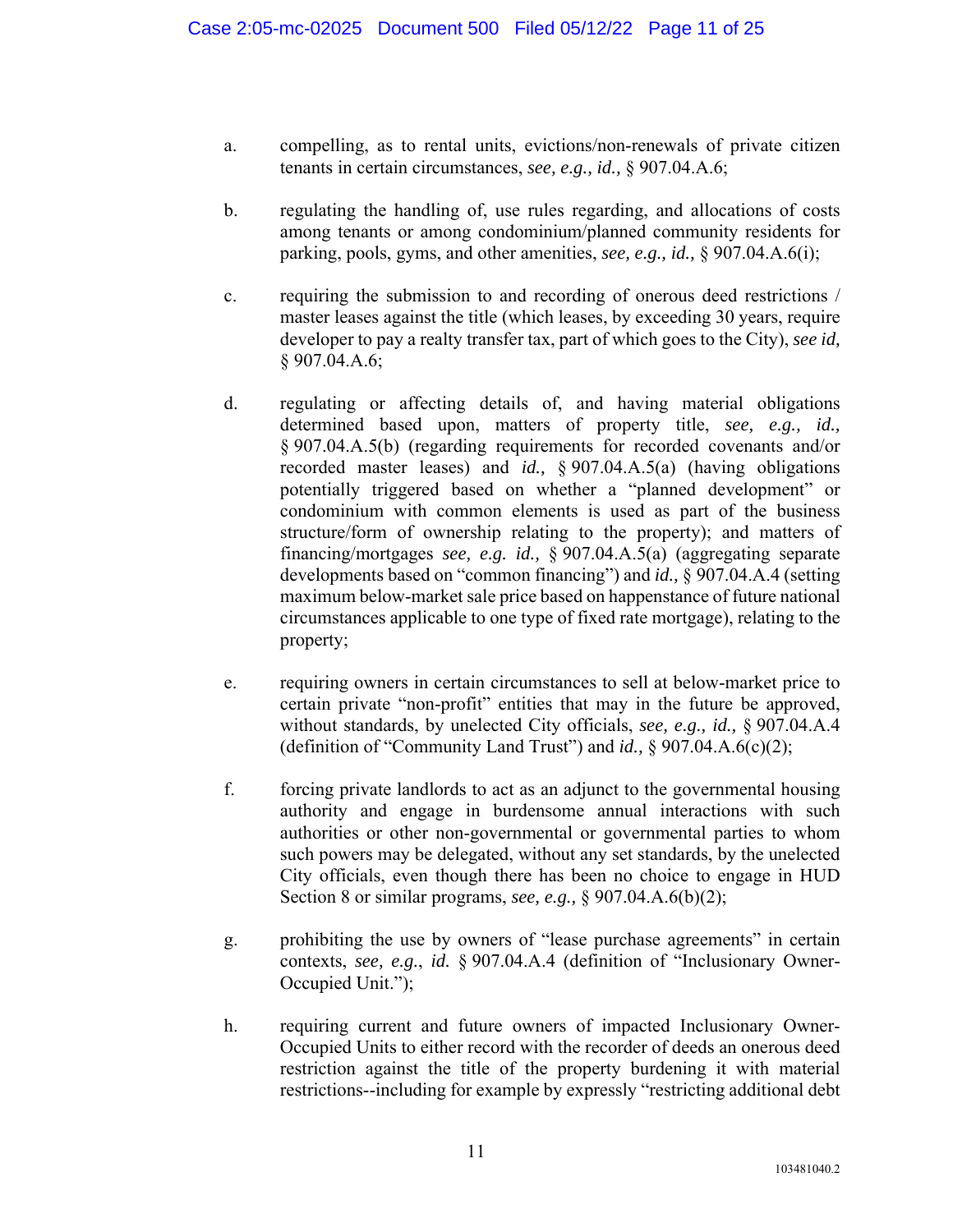that can be secured against the property"--negatively impacting the value and limiting the practical ability to sell, as well as the use, of such real estate for an initial term of *at least 35 years*, and if sold during that period, *extending for an additional 35 years*, or be forced to sell it to a "Community Land Trust," *see, e.g., id.* § 907.06(c) and (f); and

i. requiring current and future owners/landlords of impacted Inclusionary Rental Units to either record with the recorder of deeds an onerous deed restriction against the title of the property, or enter into a master lease with an "Affordable Housing Provider," negatively impacting the value and limiting the practical ability to sell and arrange for certain types of financing, as well as the use, of such real estate for an initial term of *at least 35 years*, and if sold during that period, *extending for an additional 35 years*, *see, e.g., id.* § 907.06(b) and (f).

44. Although the Ordinance provides for a potential alternative method of compliance, other than by setting aside ten percent of a project for "Inclusionary Units," the potential alternative does not cure the constitutional violations because (i) there is no guarantee that BAMP members – or any other person subject to the Ordinance – would be able to use the alternative method, and (ii) the alternative method also entails violations of the Takings Clause and the doctrine of unconstitutional conditions.

45. The alternative method – found in a portion of the Ordinance entitled "Off-Site Inclusionary Standards" – is only applicable "[w]here provision of Inclusionary Units on-site is determined [by the City] not to be feasible," in which case "inclusionary units constructed off-site [Off-site Units] many be permitted." Ordinance, § 907.04.A.7.

46. The same standards applicable to on-site Inclusionary Units are applicable to Offsite Units, except that, in lieu of the ten percent Set-Aside Requirement, "[a] minimum of *twelve (12) percent* of the subject applicant's number of units shall be Inclusionary Units." Ordinance, § 907.04.A.7(a) and (b) (emphasis added).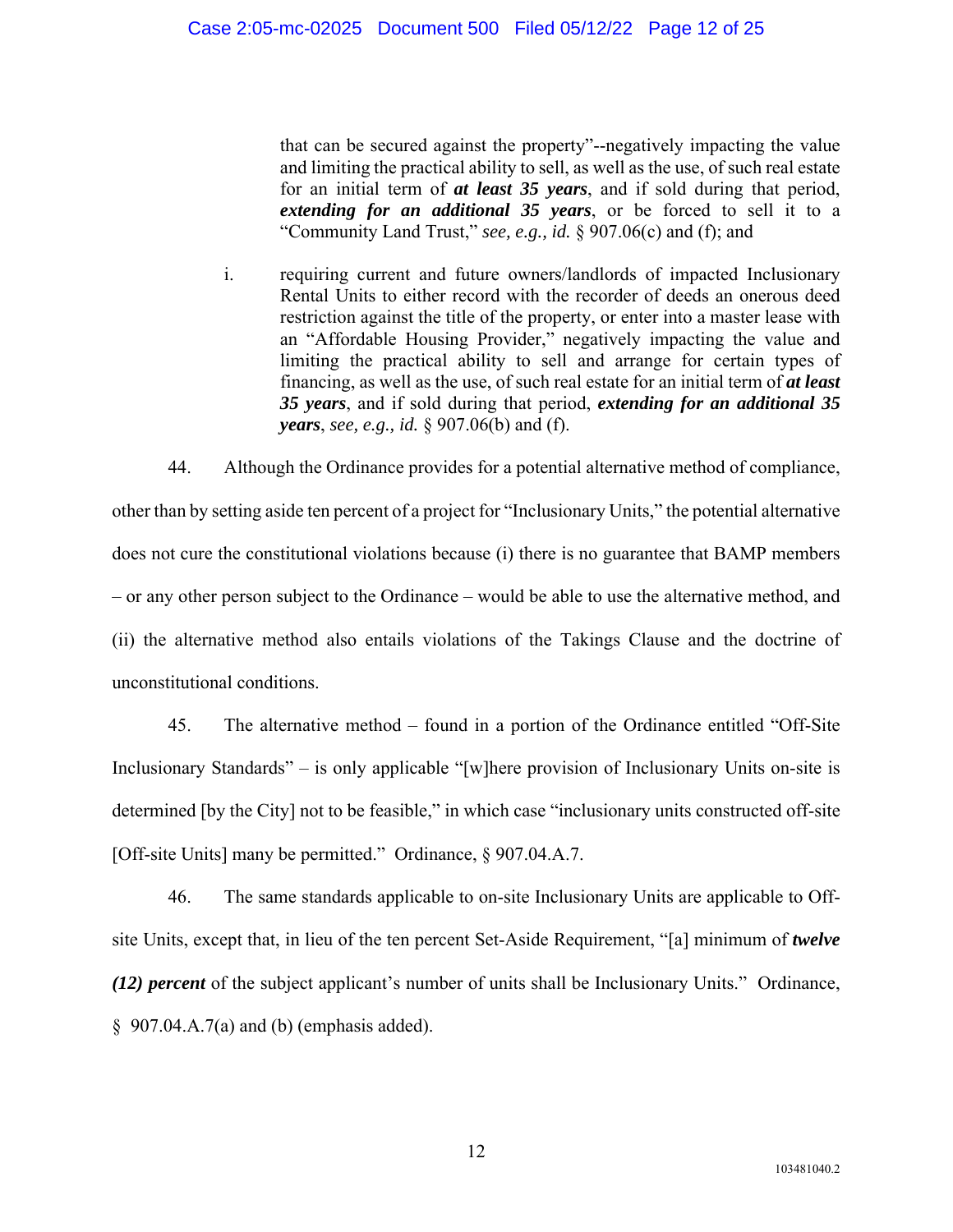## Case 2:05-mc-02025 Document 500 Filed 05/12/22 Page 13 of 25

47. In addition, "[t]he off-site units shall be located no more than one-quarter (1/4) mile of the subject site…." Ordinance,  $\S$  907.04.A.7(c) (the "Proximity Requirement") and must have "comparable public transit service as the subject site…." Ordinance, § 907.04.A.7(c) (the "Public Transit Requirement").

48. Where Off-site Units are required, the Ordinance is enforced by City officials by denying certificates of occupancy for the Subject Property until there has been compliance. Ordinance, § 907.04.A.7(d).

## **COUNT I VIOLATION OF THE TAKINGS CLAUSE OF THE UNITED STATES CONSTITUTION**

49. Paragraphs 1-48 are realleged and hereby incorporated by reference.

50. The Ordinance – including but not limited to the provisions detailed herein – is unconstitutional because it violates the Takings Clause and the doctrine of unconstitutional conditions.

51. The Takings Clause is found in the Fifth Amendment to the U.S. Constitution and states that "private property [shall not] be taken for public use without just compensation." The Fourteenth Amendment makes the Takings Clause applicable to these Defendants.

52. Governmental taking of private property for use in addressing a city's need for lowand moderate-income housing can be a permissible use of eminent domain. *See Berman v. Parker*, 348 U.S. 26 (1954) (upholding the District of Columbia Redevelopment Act of 1945, which provided use of eminent domain power to redevelop slum areas and possible sale or lease of the condemned lands to private interests). Unlike the statute upheld in *Berman*, however, the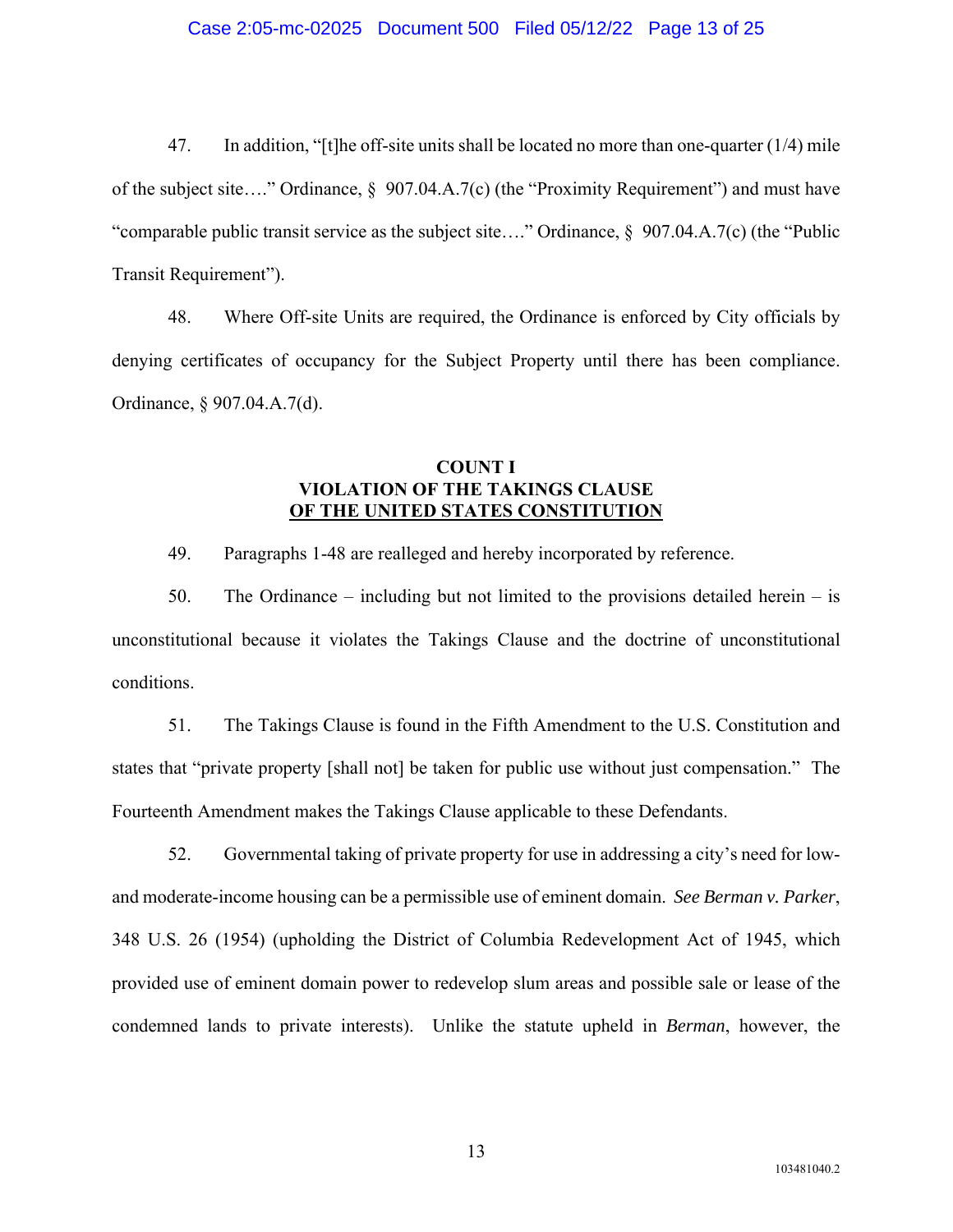## Case 2:05-mc-02025 Document 500 Filed 05/12/22 Page 14 of 25

Ordinance represents an attempt by the City to evade its constitutional obligation to provide just compensation for taking Plaintiffs' private property to attain public objectives.

53. Moreover, unlike the Ordinance, the statute upheld in *Berman* did not require any private person to furnish time, talents, labor, and financial resources to construct housing for the benefit of the City and/or for the benefit of third parties favored by the City.

54. Under the doctrine of unconstitutional conditions, government cannot condition a benefit generally available to others on the surrender of a constitutional right. *See*, *e.g.*, *Frost v. R.R. Comm'n of Cal.*, 271 U.S. 583, 593 (1926) ("It would be a palpable incongruity to strike down an act of state legislation which, by words of express divestment, seeks to strip the citizen of rights guaranteed by the federal Constitution, but to uphold an act by which the same result is accomplished under the guise of a surrender of a right in exchange for a valuable privilege which the state threatens otherwise to withhold"); *Sullivan v. A. W. Chesterton, Inc*. 384 F. Supp. 3d 532, 542 (E.D. Pa. 2019) (holding that Pennsylvania statute "violates the unconstitutional conditions doctrine because it conditions the benefit of doing business in the state with the surrender of constitutional due process protections.")

55. "[T]the logical foundation of the unconstitutional conditions doctrine applies with equal force in any case in which the enjoyment of a government-sponsored benefit is conditioned upon a person's nonassertion of any constitutional right." *Wojtczak v. Cuyler*, 480 F. Supp. 1288, 1306 (E.D. Pa. 1979) (citations omitted).

56. Unconstitutional conditions cases often arise in the context of the land development or zoning approval process and involve a request that a developer dedicate or turn over property to the municipality, or something similar, in order to obtain a permit. *Koontz v. St. Johns River* 

14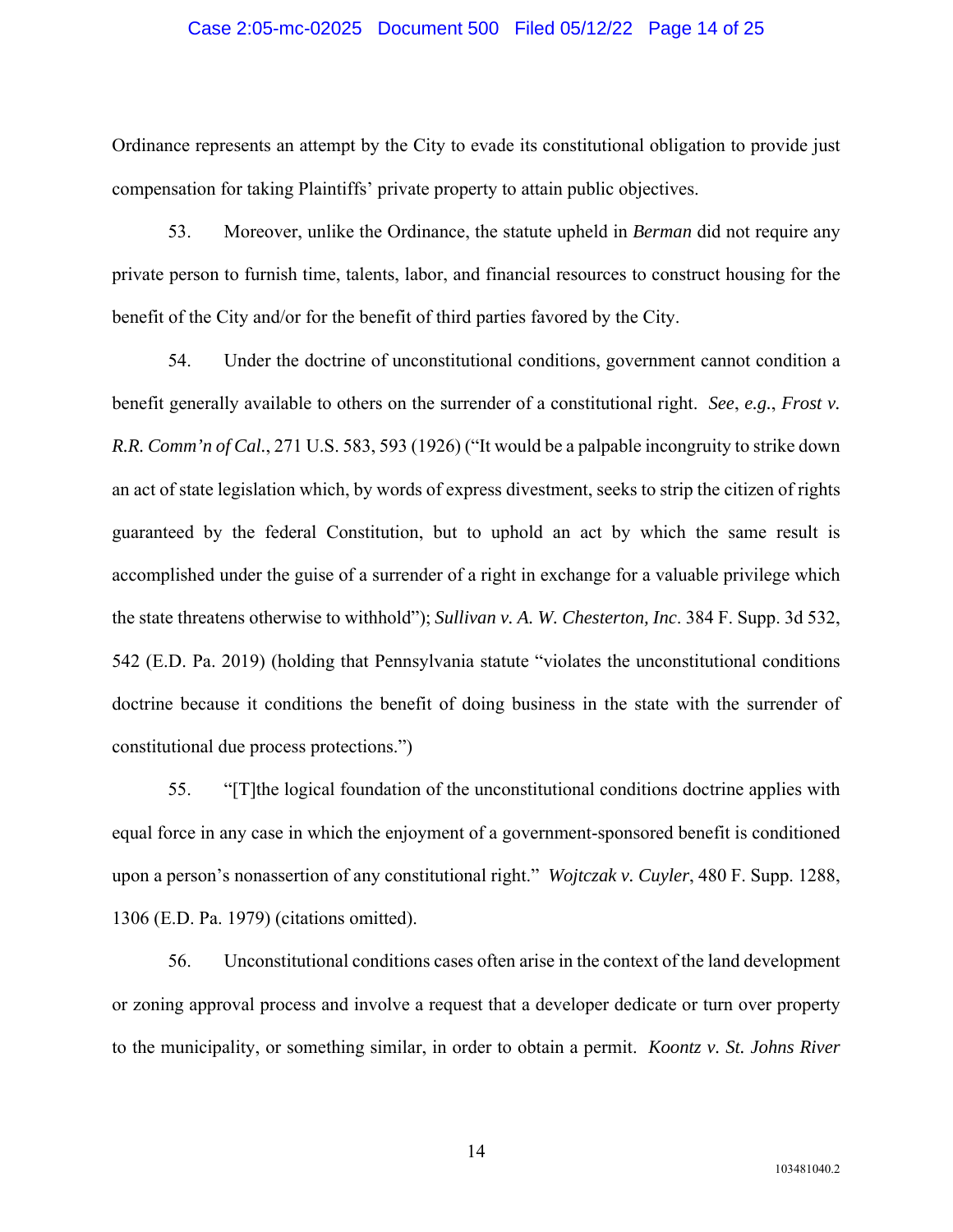## Case 2:05-mc-02025 Document 500 Filed 05/12/22 Page 15 of 25

*Water Mgmt. Dist.,* 570 U.S. 595 (2013) (holding that government could not condition the grant of land use permits upon the applicant's funding of offsite mitigation projects on public land).

57. As explained by the U.S. Supreme Court:

Extortionate demands for property in the land-use permitting context run afoul of the Takings Clause not because they take property but because they impermissibly burden the right not to have property taken without just compensation. As in other unconstitutional conditions cases in which someone refuses to cede a constitutional right in the face of coercive pressure, the impermissible denial of a governmental benefit is a constitutionally cognizable injury.

*Koontz*, 570 U.S. at 607 (citations omitted).

58. Moreover, and of critical importance here, "a unit of government may not condition the approval of a land-use permit on the owner's relinquishment of a portion of his property unless there is a '*nexus*' and '*rough proportionality*' between the government's demand and the effects of the proposed land use." *Koontz*, 570 U.S. at 599 (citing *Nollan v. California Coastal Comm'n*, 483 U.S. 825 (1987), and *Dolan v. City of Tigard* 512 U.S. 374 (1994)) (emphasis added).

59. A governmentally compelled transfer of property from one person to another is the very essence of a "taking." *See*, *e.g.*, *Wilkinson v. Leland*, 27 U.S. 627, 658 (1829).

60. The Ordinance conditions permit approval upon the BAMP member's transfer of property interests to the City or to third parties favored by the City by, *inter alia*, (a) requiring BAMP members to dedicate a financial interest in the so-called Inclusionary Units, said interest being secured by a deed of or other recorded conveyance and having a value measured by the difference between the market price and the so-called Affordable Price; (b) restricting BAMP members' right to freely alienate property; and (c) eliminating BAMP members' right to sell or lease property at a fair market price. Each of those requirements compels the transfer of an interest in property.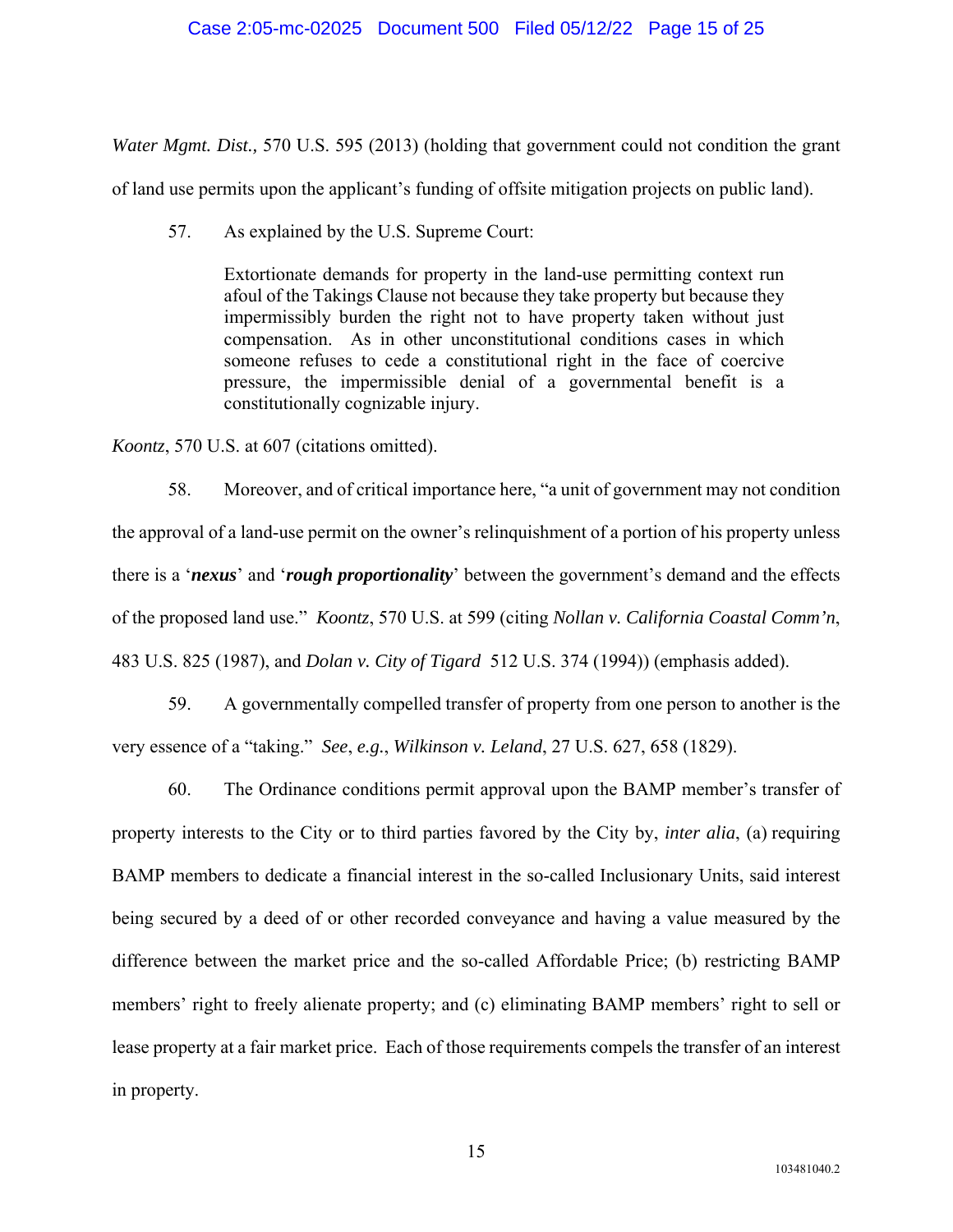## Case 2:05-mc-02025 Document 500 Filed 05/12/22 Page 16 of 25

61. The Ordinance violates the Takings Clause and doctrine of unconstitutional conditions because

- a. The Ordinance conditions the issuance of a government permit (a certificate of occupancy) on the owner's relinquishing a portion of his property as required by the Ordinance (Ordinance, § 907.04A.6(b) and (c) (On-Site Units); § 907.04.A.7(d) (Off-Site Units)); and
- b. There is neither the required nexus nor rough proportionality between the demands imposed by the Ordinance and the effects of those developments that are subject to the Ordinance.
- 62. The lack of the constitutionally required nexus and rough proportionality are shown, *inter alia*, by the following:
	- a. The Ordinance does not state that its purpose is to mitigate any loss of low- and moderate-income housing due to developments that are subject to the Ordinance.
	- b. The Ordinance does not limit its requirements to circumstances where it can be plausibly shown that the development will cause a loss of low- and moderate-income housing.
	- c. The acquisition and development of land for purposes other than low- and moderate-income housing does not cause a loss of lowand moderate-income housing.
	- d. BAMP members neither caused nor contributed to any affordable housing shortage in the City of Pittsburgh. To the contrary, BAMP members are actively building new housing alternatives for middle-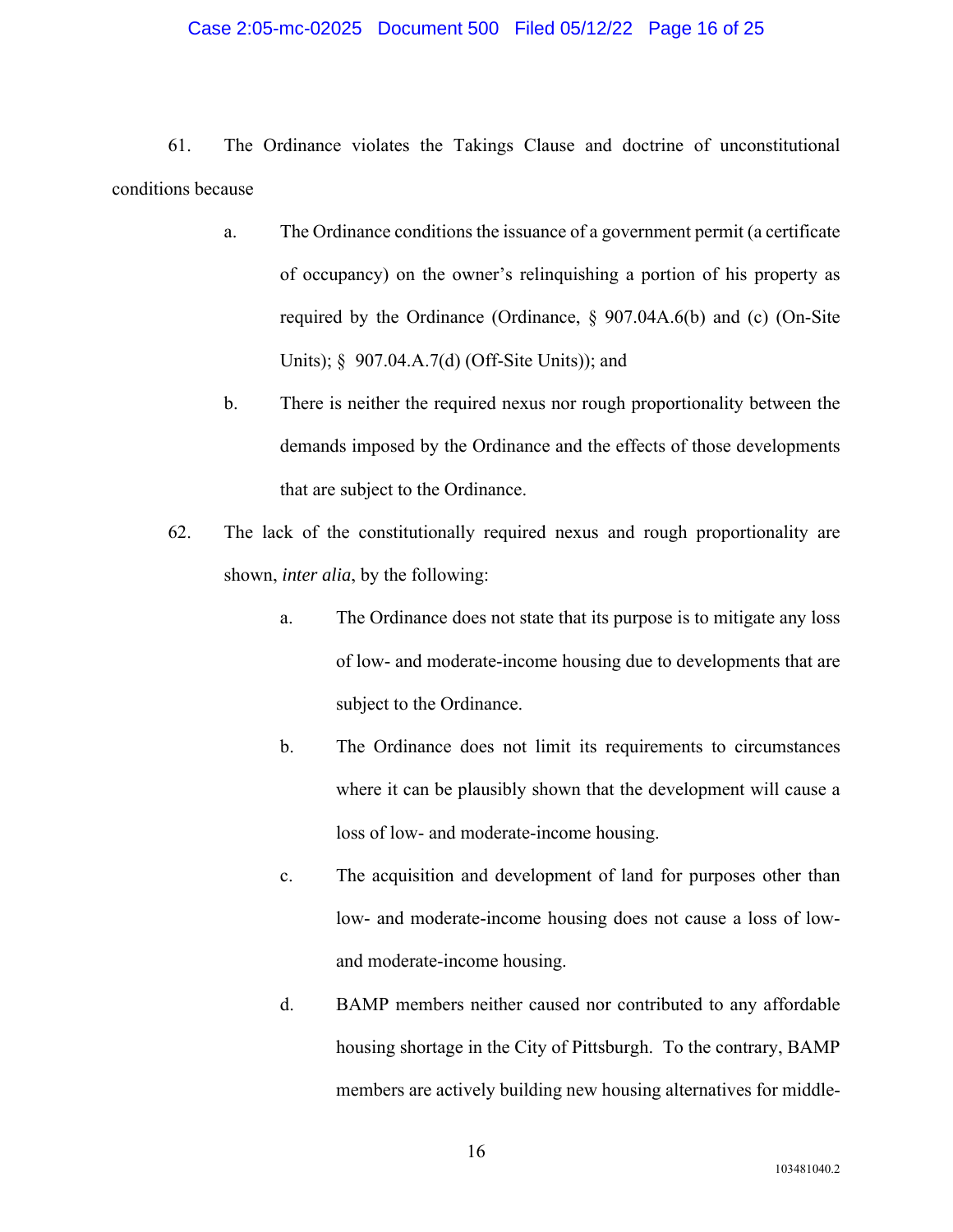## Case 2:05-mc-02025 Document 500 Filed 05/12/22 Page 17 of 25

class and first-time homebuyers in the City, with the aim of improving housing affordability, availability, and choice.

- e. Assuming *arguendo* that the acquisition and development of a given parcel of land somehow causes a loss of low- and moderate-income housing, the loss occurs regardless of how that parcel is developed. Yet, the Ordinance only applies when the parcel is used for certain residential purposes.
- f. Any such loss of low- and moderate-income housing as may be "caused" by the acquisition and development of land subject to the Ordinance is not the sort of impact cognizable for purposes of the nexus and rough proportionality requirements.
- g. The requirements of the Ordinance are not tailored to any perceived impact of a specific project. That is to say that the Ordinance does not provide for any individualized determinations that the requirement it imposes are related both in nature and extent to the impact of specific projects.
- h. The requirements of the Ordinance, including but not limited to the Equivalency Interiors Requirement, the Equivalent Amenities Requirement, the Affordability Term, the Proximity Requirement and the Public Transit Requirement, require more than would be necessary to address any perceived loss of low- or moderate-income housing.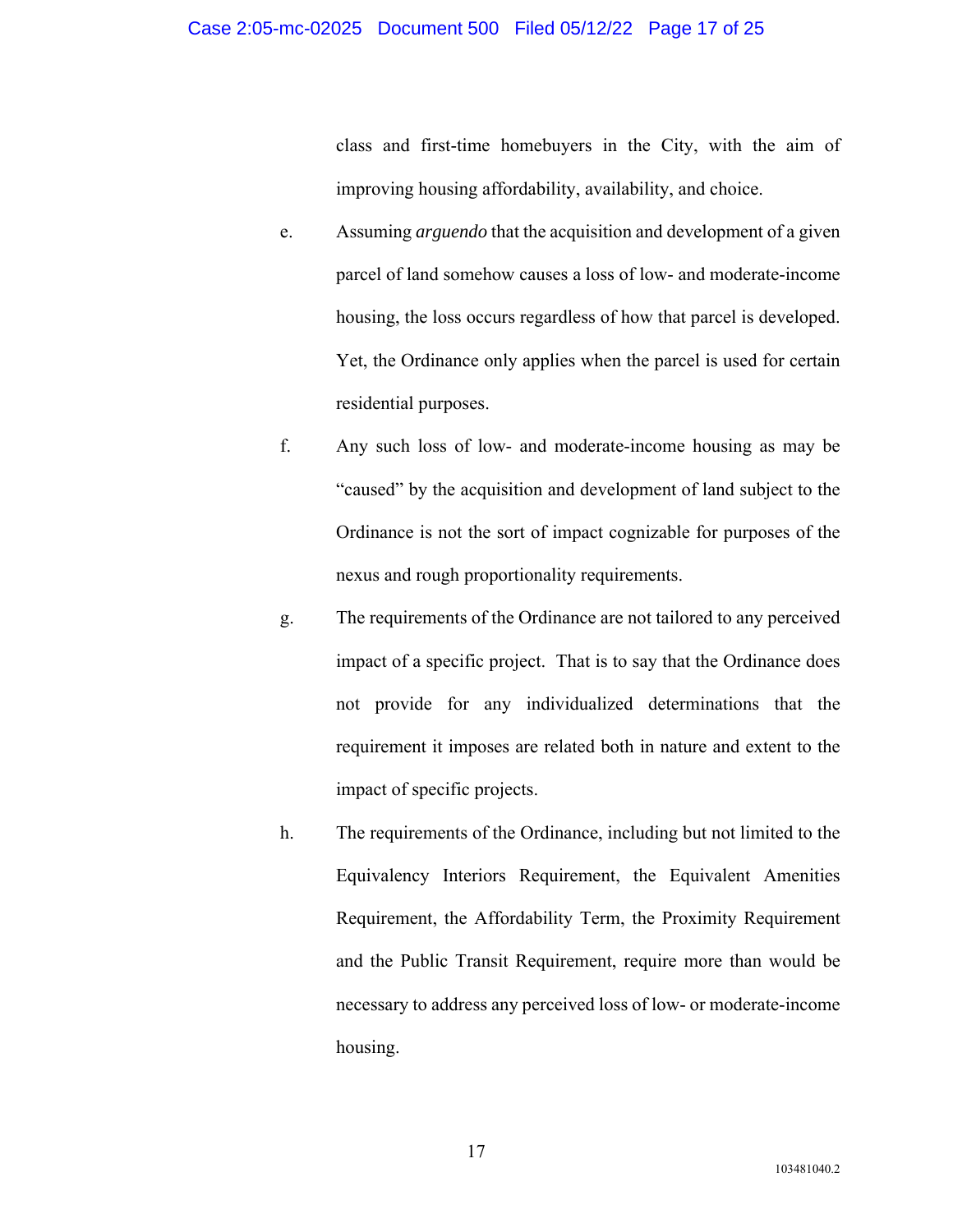## Case 2:05-mc-02025 Document 500 Filed 05/12/22 Page 18 of 25

63. The Ordinance has arbitrarily and unreasonably imposed harsh development exactions and has forced BAMP members "to bear public burdens which, in all fairness and justice, should be borne by the public as a whole." *Nollan*, 483 U.S. at 835 n.4. Indeed, the Ordinance is "not a valid regulation of land use but an '*out-and-out plan of extortion*.'" *Id.* at 837 (citations omitted; emphasis added).

64. The Ordinance also improperly effects a taking of private property in violation of BAMP members' constitutional rights because the required exactions are so high, harsh and extreme that they effectively deny landowners like BAMP members the right to the economically viable use of their land and leave them no reasonable return on their investment.

65. The City's imposition of development exactions under the Ordinance constitutes a taking under the Fifth Amendment of the U.S. Constitution and, because the Ordinance does not contemplate any compensation for the property interests taken, the Ordinance violates the Takings Clause.

66. The Ordinance does not substantially advance any legitimate government interest and/or denies to property owners – including BAMP members – economically viable use of their property.

67. The Ordinance interferes so drastically with property owners – including BAMP members – in their use of their property as to constitute a taking.

68. The Ordinance causes property owners – including BAMP members – to suffer the permanent physical occupation of their property by others.

69. A declaration is warranted that the Ordinance is unconstitutional and that Defendants, acting under color of state law, have deprived – and/or threaten to deprive – BAMP members of rights, privileges and immunities secured by the U. S. Constitution, in violation of 42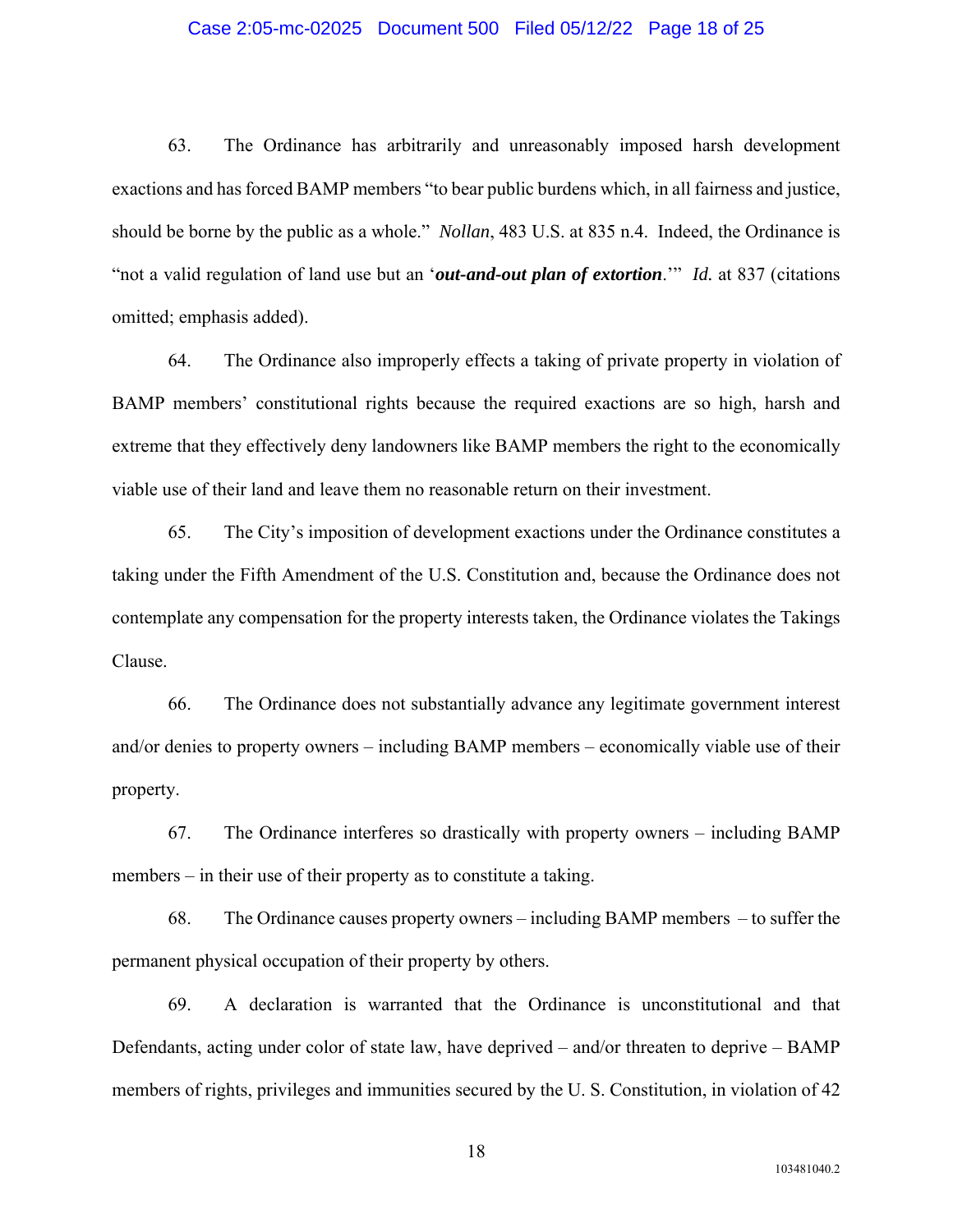U.S.C. § 1983. Such a declaration would eliminate confusion and uncertainty as to the enforceability of the Ordinance and as to whether Plaintiffs are required to comply with the Ordinance.

70. An injunction is warranted to prohibit Defendants from enforcing the Ordinance.

71. BAMP is entitled to an award of attorneys' fees and costs pursuant to 42 U.S.C. § 1988.

# **COUNT II VIOLATION OF THE DUE PROCESS CLAUSE OF THE FOURTEENTH AMENDMENT**

72. Paragraphs 1-71 are realleged and hereby incorporated by reference.

73. By compelling BAMP members to furnish their time, talents, labor, and financial resources to construct housing for the benefit of the City and/or for the benefit of third parties favored by the City, the Ordinance deprives BAMP members of their liberty and property without due process of law in violation of the Fourteenth Amendment.

74. The deprivation of liberty and property is especially egregious in that no compensation is provided by the City for such deprivation.

75. Under the doctrine of unconstitutional conditions, the deprivation of liberty and property cannot be saved by the fact that the City conditions the deprivation on the BAMP member's application for permits and/or licenses to develop, construct, occupy, lease and/or sell single-family or multi-family housing in the areas covered by the Ordinance.

76. A declaration is warranted that the Ordinance is unconstitutional and that Defendants, acting under color of state law, have deprived – and/or threaten to deprive – BAMP members of their liberty and property without due process of law in violation of the Fourteenth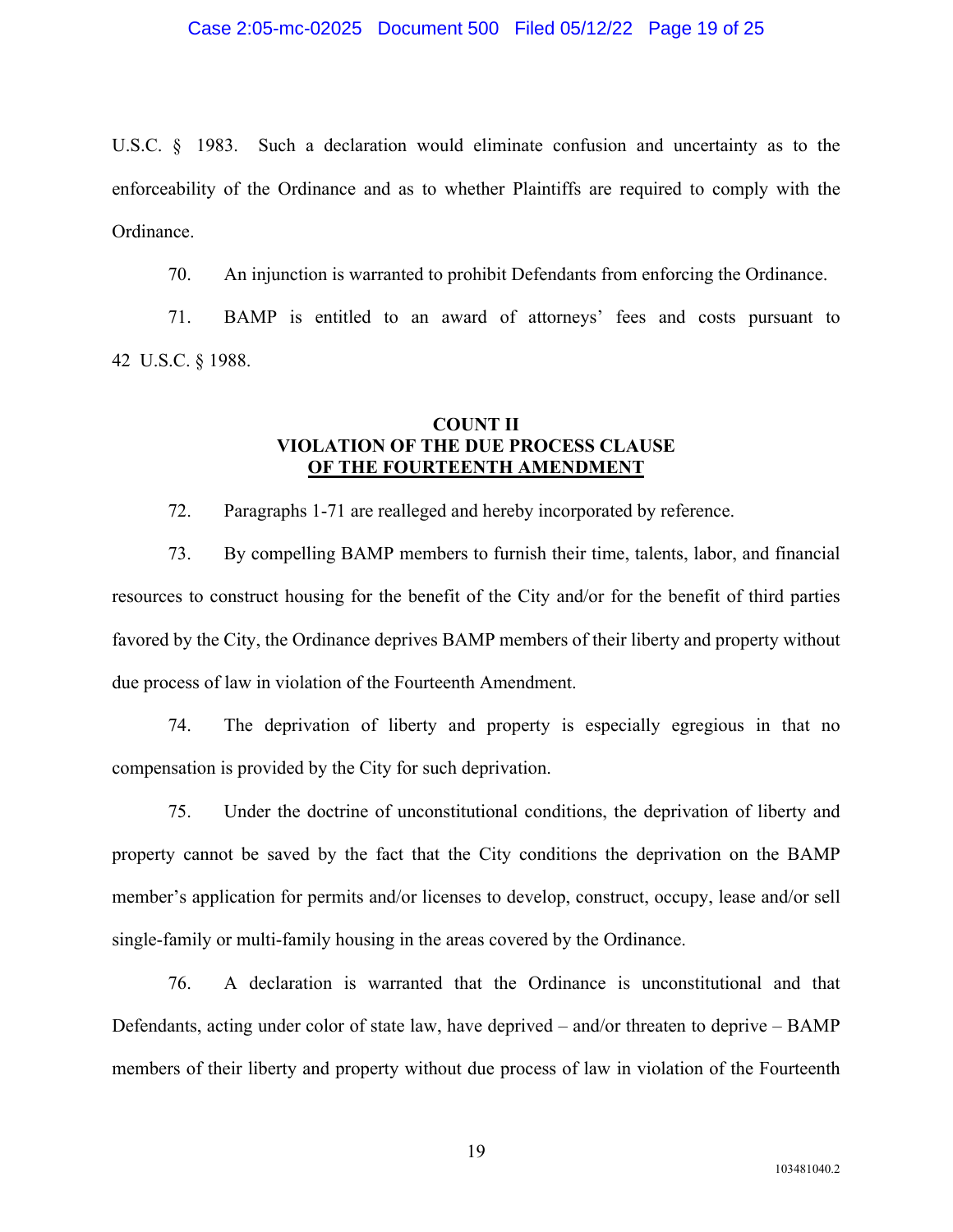Amendment and 42 U.S.C. § 1983. Such a declaration would eliminate confusion and uncertainty as to the enforceability of the Ordinance and as to whether BAMP members are required to comply with the Ordinance.

77. An injunction is warranted to prohibit Defendants from enforcing the Ordinance.

78. BAMP is entitled to an award of attorneys' fees and costs pursuant to 42 U.S.C. § 1988.

# **COUNT III VIOLATION OF THE HOME RULE LAW AND THE PENNSYLVANIA CONSTITUTION, ARTICLE IX, SECTION 2**

- 79. Paragraphs 1-78 are realleged and hereby incorporated by reference.
- 80. The City is a home rule municipality pursuant to the Home Rule Law and is bound

by the limitations enumerated therein.

81. Section 2962(f) of the Home Rule Law (the "Business Exclusion") expressly limits

the City's home rule powers, stating as follows:

**(f)** *Regulation of Business and Employment*. - A municipality which adopts a home rule charter *shall not determine duties, responsibilities or requirements placed upon businesses*, occupations and employers, including the duty to withhold, remit or report taxes or penalties levied or imposed upon them or upon persons in their employment, *except as expressly provided by statutes which are applicable in every part of this Commonwealth or which are applicable to all municipalities or to a class or classes of municipalities*. This subsection shall not be construed as a limitation in fixing rates of taxation on permissible subjects of taxation.

53 Pa.C.S. § 2962(f) (emphasis added).

82. Likewise, Section 2962(c) of the Home Rule Law expressly limits the City's

exercise of home rule powers, stating in pertinent part:

(c) Prohibited Powers. - A municipality shall not: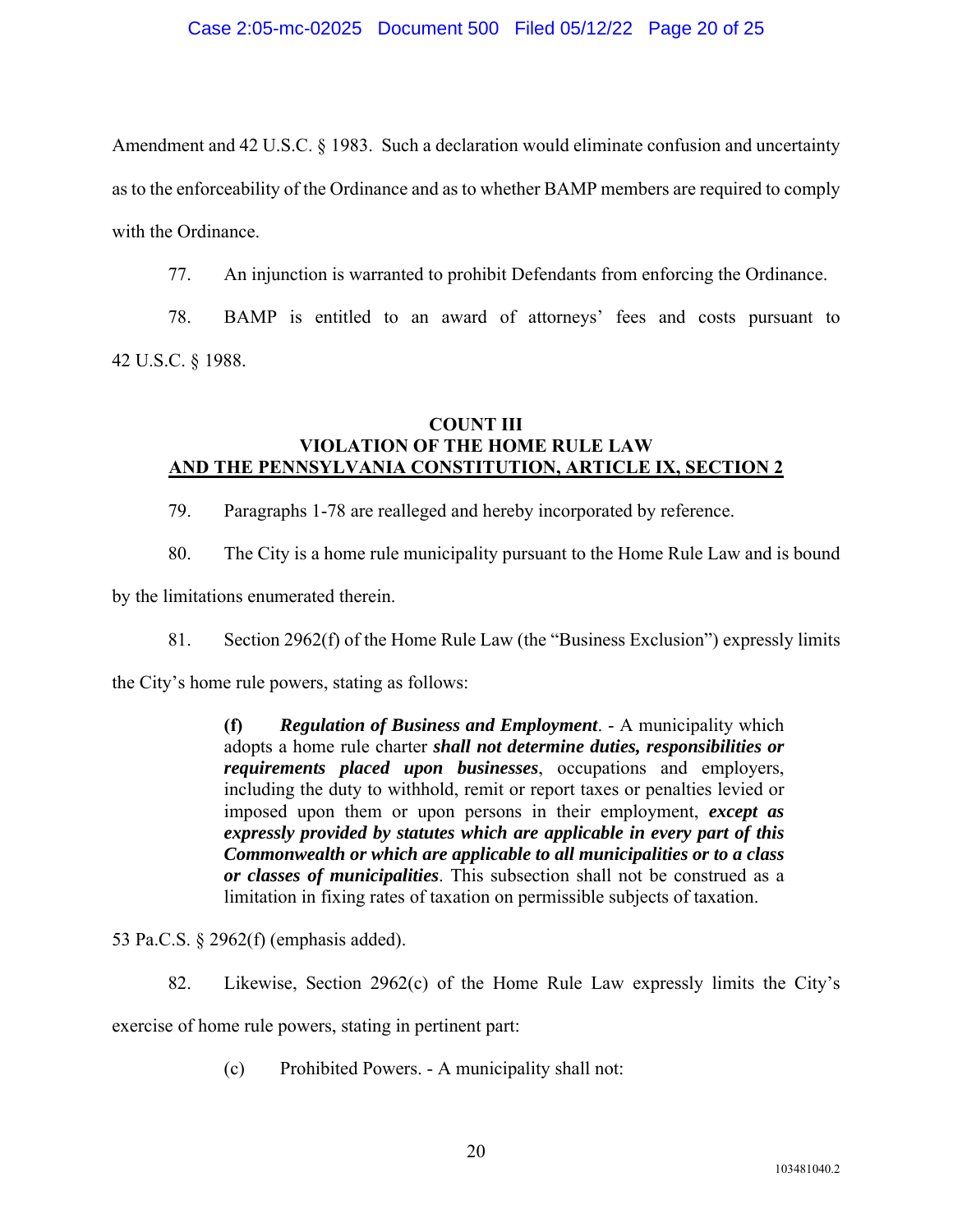(2) Exercise powers contrary to or in limitation or enlargement of powers granted by statutes which are applicable in every part of this Commonwealth.

53 Pa.C.S. § 2962(c)(2).

83. Article IX, Section 2 of the Pennsylvania Constitution, which permits municipalities to enact home rule charters, specifically limits the authorities conferred upon such municipalities to those "not denied by this Constitution, by [the municipality's] home rule charter or by the General Assembly."

84. Echoing Article IX, Section 2 of the Pennsylvania Constitution, the Home Rule Law extends home-rule authority only to "function[s] not denied by the Constitution of Pennsylvania, by statute or by [the municipality's] home rule charter." 53 Pa.C.S. § 2961. Thus, no home rule charter may confer upon a home-rule municipality "power or authority" that is "contrary to or limitation or enlargement of powers granted by statutes which are applicable to a class or classes of municipalities." *Id*. § 2962(a).

85. The Ordinance is invalid because it indisputably places "duties, responsibilities, or requirements upon businesses, occupations and employers" in violation of both the Home Rule Law and the Pennsylvania Constitution. 53 Pa.C.S. § 2962(f); Pa. Const. Art. IX, § 2.

86. The duties, responsibilities, and requirements unlawfully and unconstitutionally imposed by the Ordinance include those described above with respect to the Equivalent Interiors Requirement (*supra* at ¶ 35), the Equivalent Amenities Requirement (*supra* at ¶ 36), and Allowable Pricing (*supra* at ¶¶ 37-38), as well as those requirements with respect to recorded deed restrictions (*supra* at ¶¶ 40-41), master leases with an Affordable Housing Provider (supra at ¶ 40), and sales to a Community Land Trust. (supra at ¶ 41). *See* also restrictions, *supra* at ¶ 43(a)–(i).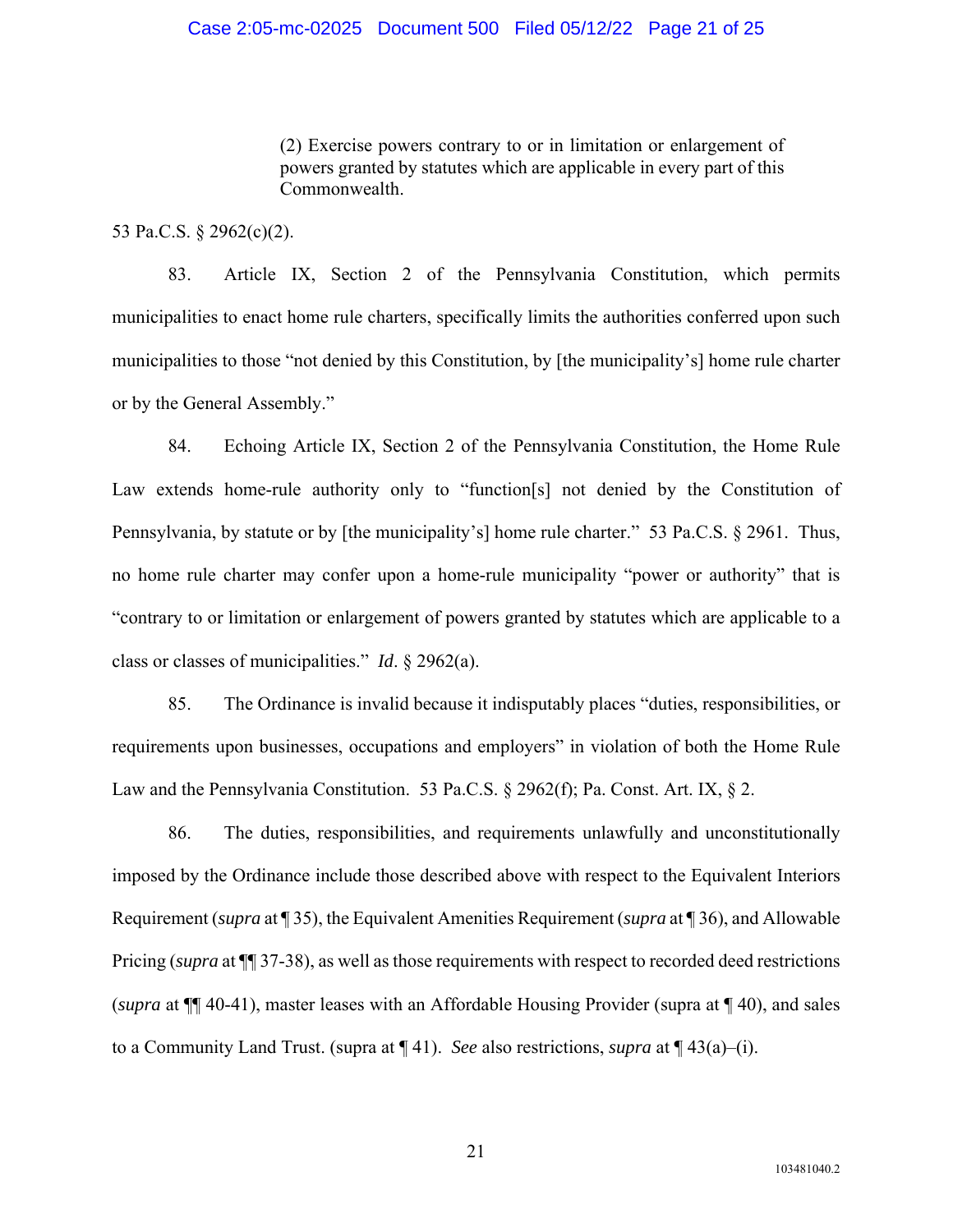## Case 2:05-mc-02025 Document 500 Filed 05/12/22 Page 22 of 25

87. Section 2962(f) of the Home Rule Law specifically divests the City of the authority to adopt ordinances which regulate business, occupations and employers by imposing duties, responsibilities or requirements.

88. The provisions of the Ordinance constitute "duties, responsibilities or requirements placed upon businesses, occupations and employers," conduct that is expressly prohibited by 53 Pa.C.S. § 2962(f). Therefore, the City's attempt to adopt the Ordinance is an *ultra vires* act, and the Ordinance is null and void.

89. By virtue of the foregoing, the Ordinance violates both the plain language of the Home Rule Law and the Pennsylvania Constitution.

90. A declaration is warranted that, under the Home Rule Law and the Pennsylvania Constitution, the City lacked the authority to enact the Ordinance, and that the Ordinance is null, void, and unenforceable. Such a declaration would eliminate confusion and uncertainty as to the enforceability of the Ordinance and as to whether BAMP members are required to comply with the Ordinance.

91. An injunction is warranted to prohibit Defendants from enforcing the Ordinance.

# **COUNT IV VIOLATION OF THE PENNSYLVANIA CONSTITUTION, ARTICLE VIII, SECTION 1**

92. Paragraphs 1-91 are realleged and hereby incorporated by reference.

93. By compelling major expenditures by a limited class of residential developers in order to provide housing infrastructure on behalf of or in lieu of the Housing Authority -- to address a problem that should be addressed by general taxes -- the Ordinance is akin to a *de facto* tax ordinance.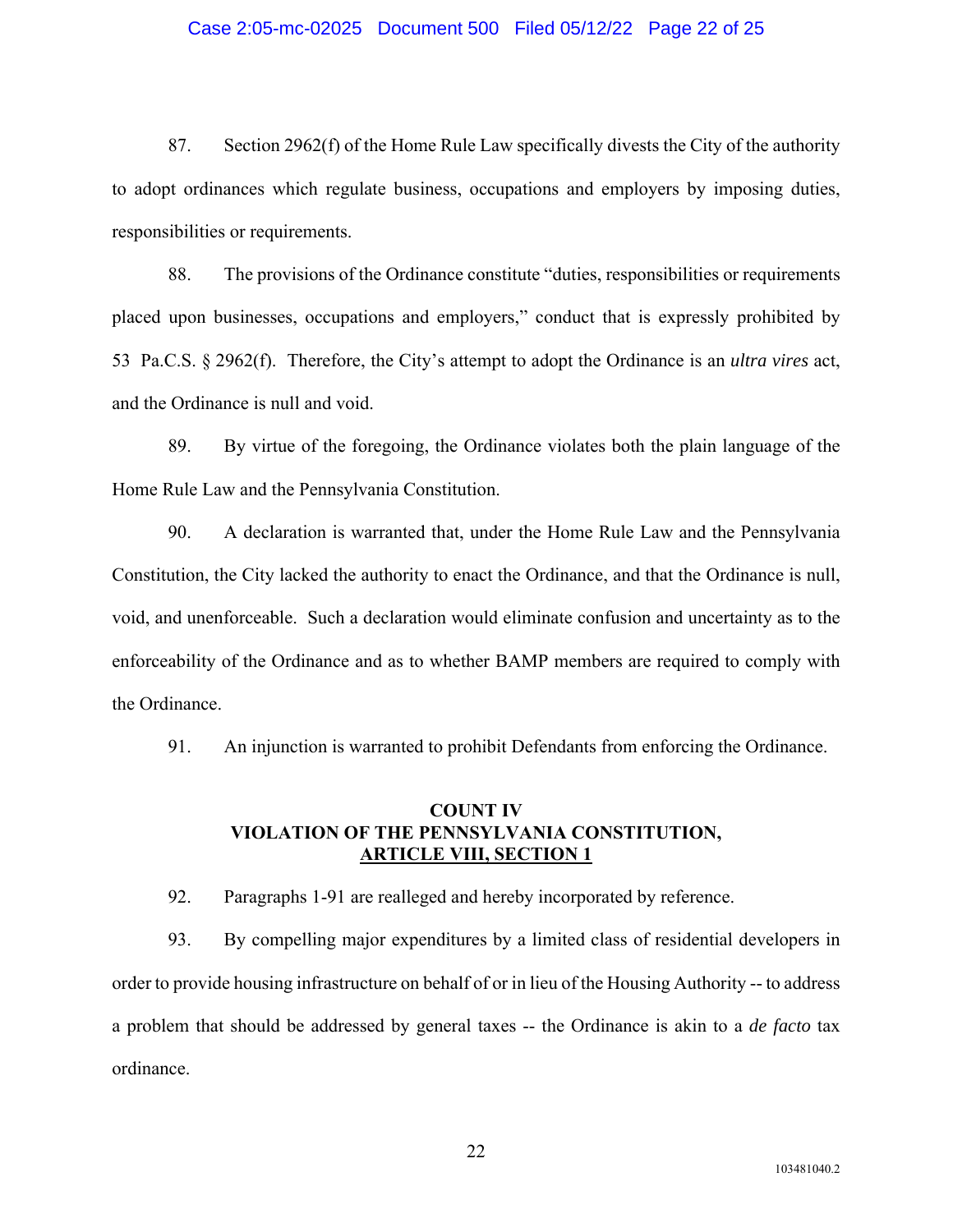## Case 2:05-mc-02025 Document 500 Filed 05/12/22 Page 23 of 25

94. Further, insofar as the Ordinance compels developers to enter into 35-year long "master lease" with an "Affordable Housing Provider," the Ordinance triggers Pennsylvania and local realty transfer taxes applicable to leases for a term of 30 years or greater, for which Pittsburgh itself would be a direct beneficiary.

95. In these additional ways, the Ordinance is again violative of Pennsylvania law, specifically Article VIII, Section 1 of the Pennsylvania Constitution, which requires strict uniformity of taxes with respect to Pennsylvania state and local taxes among taxpayers of the same general classification.

96. A declaration is warranted that, under the Pennsylvania Constitution, the City lacked the authority to enact the Ordinance, and that the Ordinance is null, void, and unenforceable. Such a declaration would eliminate confusion and uncertainty as to the enforceability of the Ordinance and as to whether BAMP members are required to comply with the Ordinance.

97. An injunction is warranted to prohibit Defendants from enforcing the Ordinance.

#### **REQUEST FOR RELIEF**

WHEREFORE, BAMP respectfully requests that this Court:

A. For the reasons set forth in Count I, enter judgment declaring the Ordinance on its face, and/or as implemented and enforced by Defendants and as applied to BAMP members, violates the Takings Clause (U.S. Constitution, Amends. V and XIV) and doctrine of unconstitutional conditions and is therefore null, void, and unenforceable;

B. For the reasons set forth in Count I, enter judgment declaring that Defendants, acting under color of state law, have deprived – and/or threaten to deprive – BAMP members of

23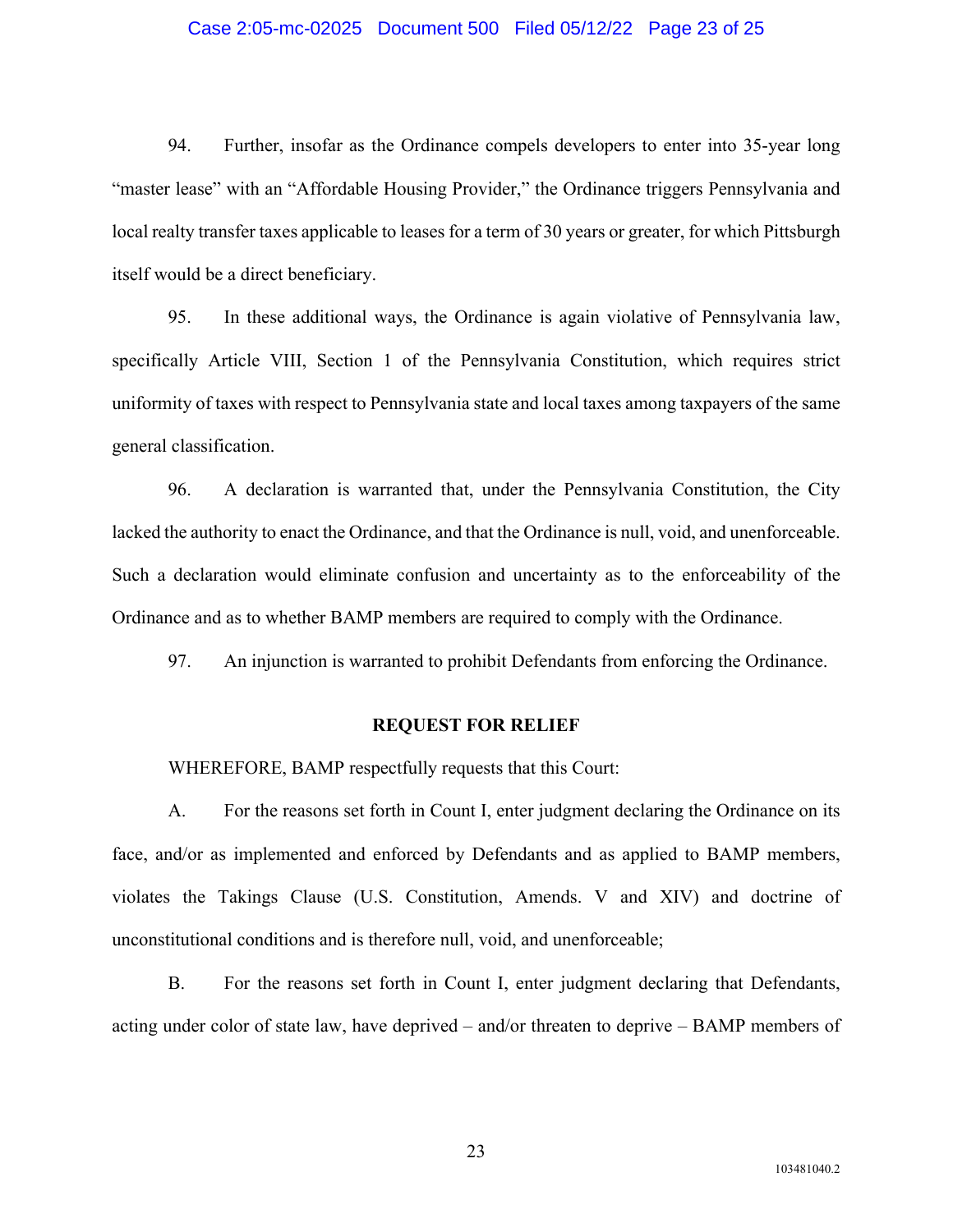## Case 2:05-mc-02025 Document 500 Filed 05/12/22 Page 24 of 25

rights, privileges and immunities secured by the U. S. Constitution, in violation of 42 U.S.C. § 1983;

C. For the reasons set forth in Count II, enter judgment declaring the Ordinance on its face, and/or as implemented and enforced by Defendants and as applied to BAMP members, violates the Due Process Clause of the Fourteenth Amendment and doctrine of unconstitutional conditions and is therefore null, void, and unenforceable;

D. For the reasons set forth in Count III, enter judgment declaring that the Ordinance on its face, and/or as implemented and enforced by Defendants and as applied to BAMP members, violates the Pennsylvania Constitution, Article IX, Section 2, and the Home Rule Charter and Optional Plans Law, 53 Pa.C.S. § 2901 *et seq*., and is therefore null, void, and unenforceable;

E. For the reasons set forth in Count IV, enter judgment declaring that the Ordinance on its face, and/or as implemented and enforced by Defendants and as applied to Plaintiffs, violates Article VIII, Section 1 of the Pennsylvania Constitution, and is therefore null, void, and unenforceable;

F. For the reasons set forth in Counts I, II, III and IV, enter an injunction restraining and prohibiting Defendants from enforcing the Ordinance against any BAMP member;

G. For the reasons set forth in Counts I and II, award BAMP its attorneys' fees and costs herein incurred, pursuant to 42 U.S.C. § 1988; and

H. For the reasons set forth in Counts I, II, III and IV, grant Plaintiffs such other and further relief as this Court may deem just and proper.